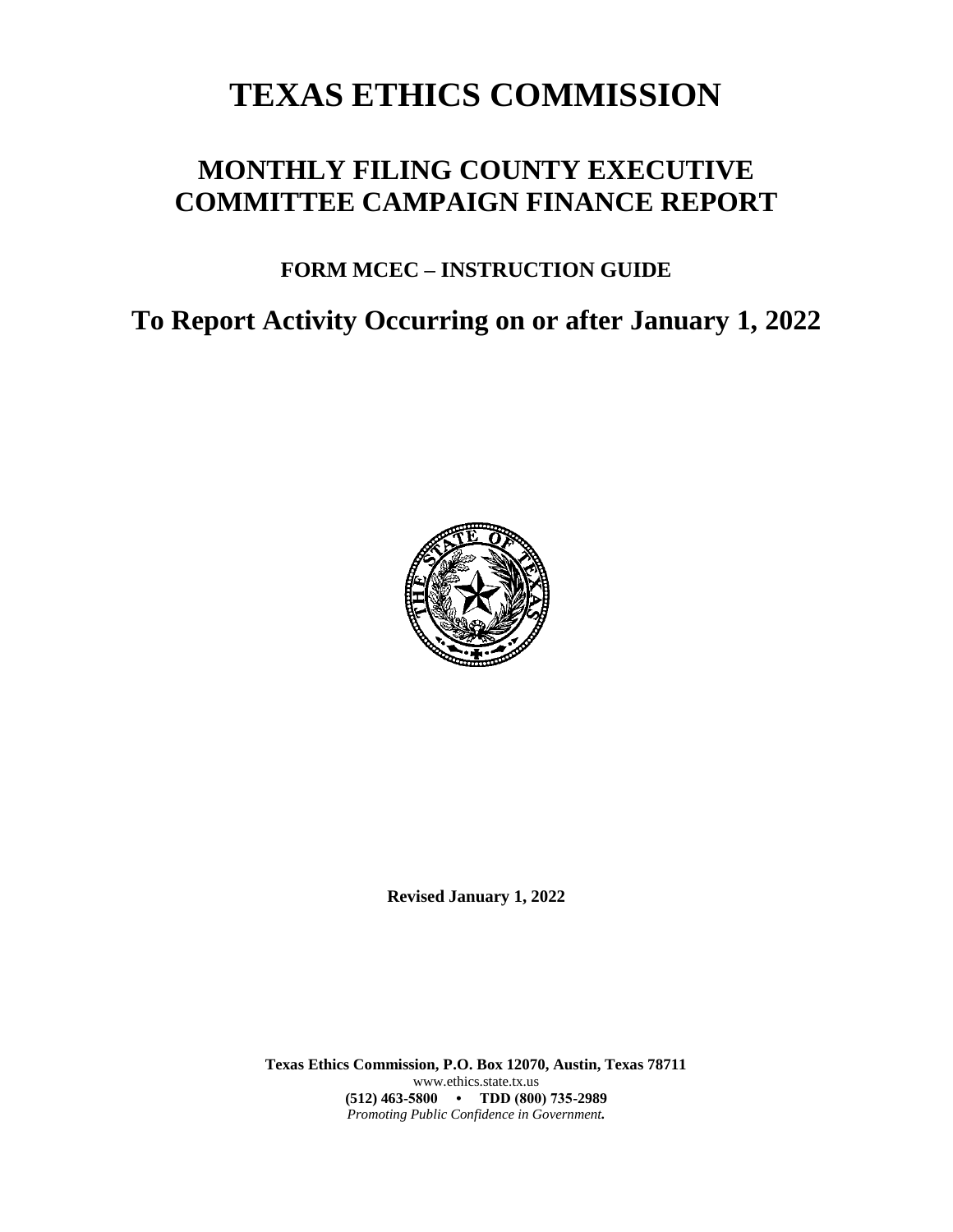### **FORM MCEC – INSTRUCTION GUIDE**

### **TABLE OF CONTENTS**

*These instructions are for the MONTHLY FILING COUNTY EXECUTIVE COMMITTEE COMPAIGN FINANCE REPROT (Form MCEC). (Committees reporting under the regular filing schedule use Form CEC.) Form MCEC includes a two-sided cover sheet and Schedules A1, A2, B, E, F1, F2, F3, F4, I, J, K, and T. All filers must submit the cover sheet, but only the schedules on which there is information to report need to be included.*

| MONTHLY FILING COUNTY EXECUTIVE COMMITTEE CAMPAIGN FINANCE          |  |
|---------------------------------------------------------------------|--|
|                                                                     |  |
|                                                                     |  |
|                                                                     |  |
|                                                                     |  |
|                                                                     |  |
|                                                                     |  |
|                                                                     |  |
| SCHEDULE A2: NON-MONETARY (IN-KIND) POLITICAL CONTRIBUTIONS 13      |  |
|                                                                     |  |
|                                                                     |  |
| SCHEDULE F1: POLITICAL EXPENDITURES FROM POLITICAL CONTRIBUTIONS 20 |  |
|                                                                     |  |
| SCHEDULE F3: PURCHASE OF INVESTMENTS FROM POLITICAL CONTRIBUTIONS   |  |
|                                                                     |  |
|                                                                     |  |
| SCHEDULE I: NON-POLITICAL EXPENDITURES MADE FROM POLITICAL          |  |
|                                                                     |  |
| SCHEDULE K: INTEREST, CREDITS, GAINS, REFUNDS, AND CONTRIBUTIONS    |  |
|                                                                     |  |
| SCHEDULE T: IN-KIND CONTRIBUTIONS OR POLITICAL EXPENDITURES FOR     |  |
|                                                                     |  |
|                                                                     |  |
| REPORTING TIPS TO AVOID COMMON PITFALLS: OUTGOING EXPENDITURES 32   |  |
| EXAMPLES: REPORTING EXPENDITURES MADE BY CREDIT CARD 33             |  |
|                                                                     |  |
|                                                                     |  |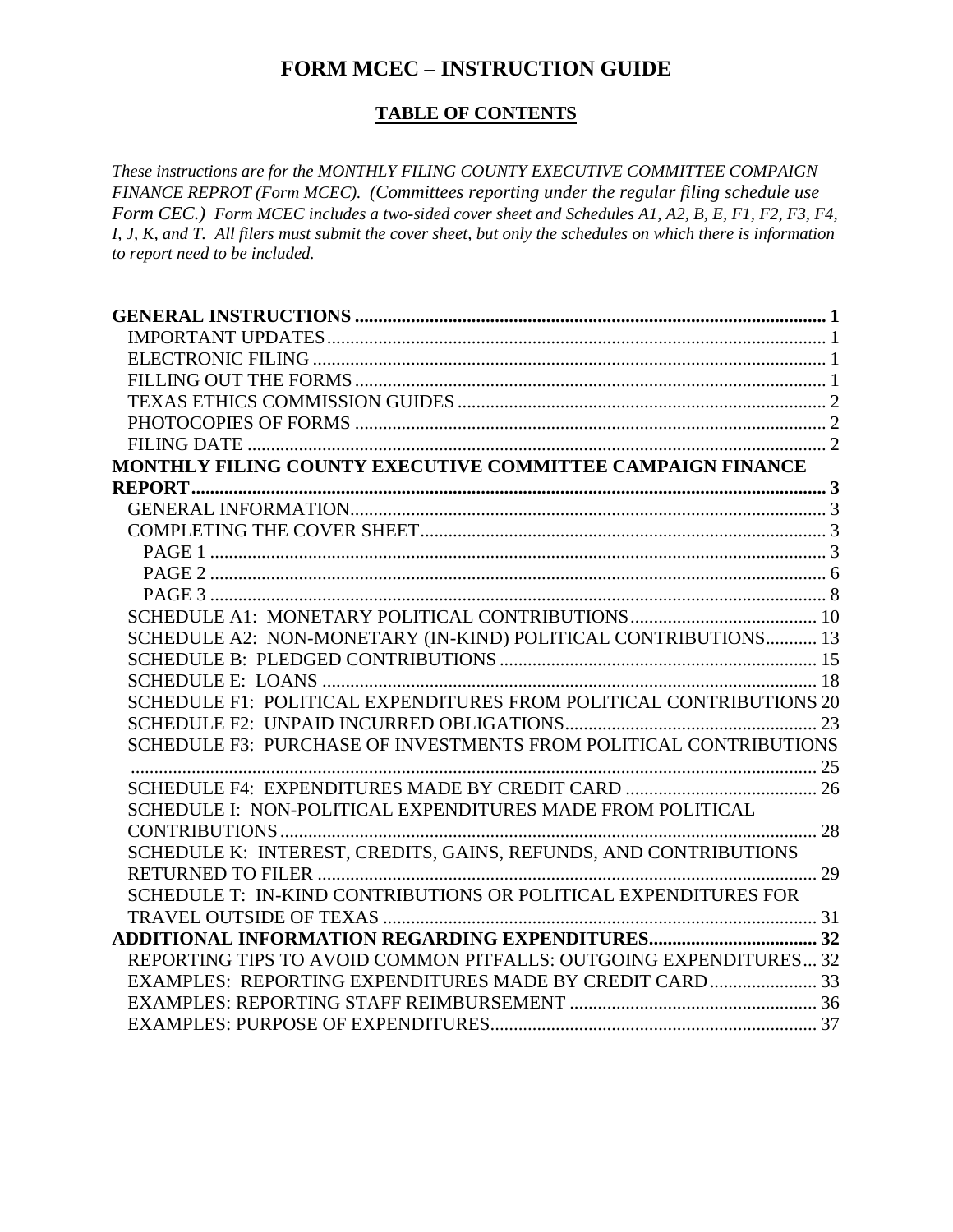### **GENERAL INSTRUCTIONS**

<span id="page-2-0"></span>*These general instructions apply to all forms required to be filed under title 15, Texas Election Code, for activity that occurs on or after January 1, 2022. For a report that includes activity occurring before January 1, 2022, you must use the instructions applicable before calendar year 2022, which are available on the Texas Ethics Commission's website at*  <https://www.ethics.state.tx.us/forms/ptycorp/cecfrm.php>*.*

### <span id="page-2-1"></span>**IMPORTANT UPDATES**

#### **Increased Disclosure Thresholds**

As directed by section 571.064 of the Texas Government Code, the Commission is required to annually adjust certain reporting thresholds upward to the nearest multiple of \$10 in accordance with the percentage increase for the previous year in the Consumer Price Index for Urban Consumers published by the Bureau of Labor Statistics of the United States Department of Labor.

These changes will be made effective January 1<sup>st</sup> of each calendar year; the affected numbers and corresponding new thresholds are located in 1 T.A.C. §18.31, which can be found here: [https://www.ethics.state.tx.us/rules/.](https://www.ethics.state.tx.us/rules/) The higher itemization thresholds will be reflected on the paper forms and in these instructions, as applicable.

Please verify that you are using the correct thresholds and forms that apply to your filing. For example, if you are filing a campaign finance report or lobby activities report that is due in January of 2021, you must use the forms and instructions that are applicable to the period ending December 31, 2020.

#### **Contributions Made Electronically Must Be Itemized**

Beginning on September 1, 2019, all political contributions that are made electronically and accepted by a filer during the reporting period must be itemized in the filer's campaign finance report. This change is made by House Bill 2586, adopted by the 86th Texas Legislature.

#### <span id="page-2-2"></span>**ELECTRONIC FILING**

All persons filing campaign finance reports with the Commission are required to file those reports electronically unless the person is eligible to claim an exemption. Please check the Commission's website at *https://www.ethics.state.tx.us* for more detailed information about electronic filing.

#### <span id="page-2-3"></span>**FILLING OUT THE FORMS**

All reports filed on paper must be either handwritten in ink or typewritten. If you complete the report by hand, please print everything other than your signature.

If you are filing with the Commission, and you are eligible to claim an exemption to electronic filing, *you may use your own computer-generated form* if it provides for disclosure of all the information required on the Commission's form and it is *substantially identical* in paper size,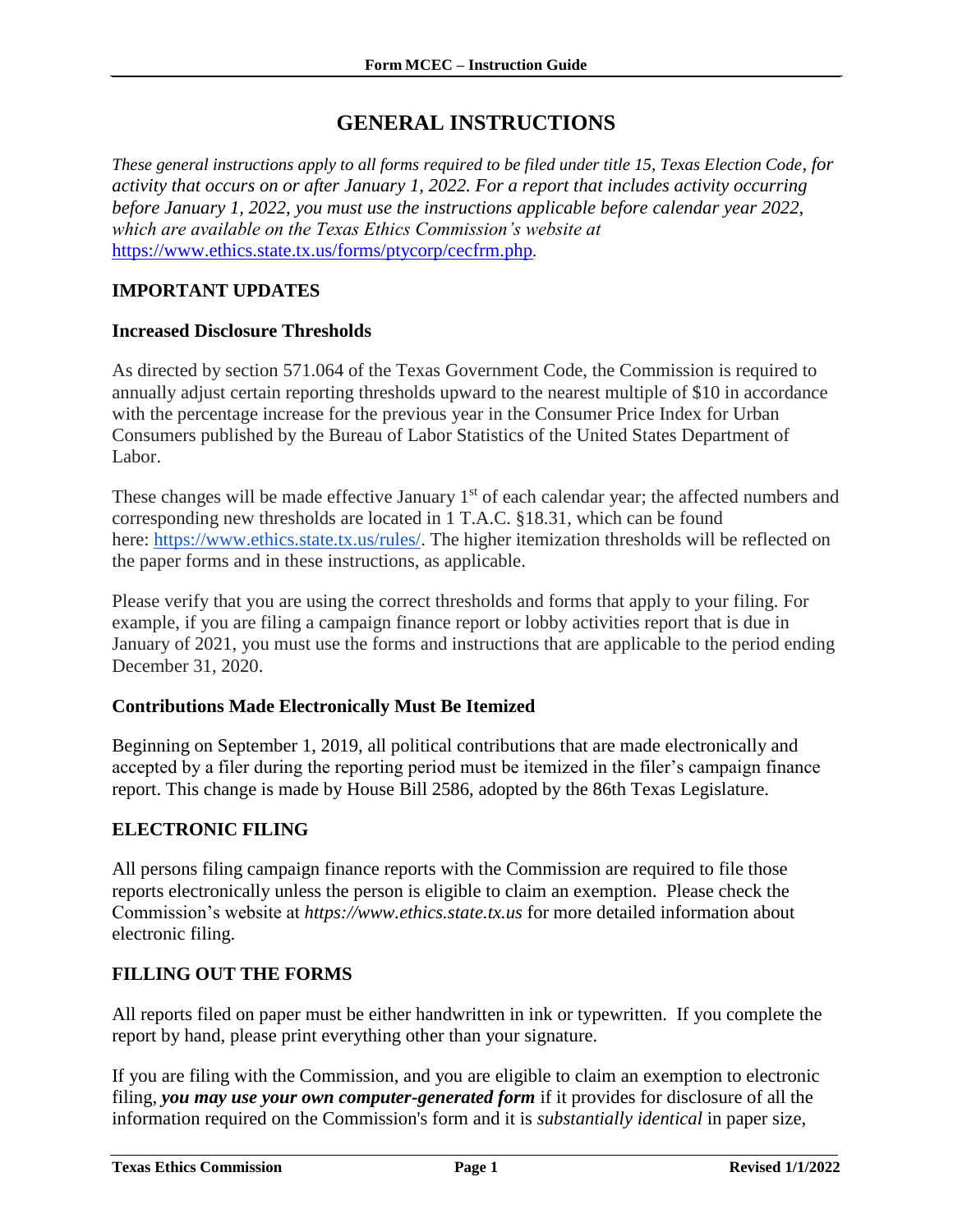color, layout, and format. A substitute form that is substantially identical to the Commission's prescribed form must be submitted for pre-approval by the Commission's executive director.

Always file the cover sheet of the campaign finance report form. You need to file only those schedules on which you have information to report.

You must keep an exact copy of each report filed and all records necessary to complete the report for at least two (2) years after the deadline for filing the report.

If you have questions, please call our office at (512) 463-5800.

#### <span id="page-3-0"></span>**TEXAS ETHICS COMMISSION GUIDES**

The Commission publishes a Campaign Finance Guide for each type of filer. These guides are designed to explain your responsibilities as a filer. The Commission encourages you to read the appropriate guide *before* you begin accepting political contributions or making or authorizing political expenditures.

#### <span id="page-3-1"></span>**PHOTOCOPIES OF FORMS**

You may use photocopies of Commission forms. For example, if the space provided on Schedule A1 is insufficient, you may make copies of a blank Schedule A1 form and attach more pages as needed.

#### <span id="page-3-2"></span>**FILING DATE**

For most reporting deadlines, a document is considered timely filed if it is properly addressed with postage or handling charges prepaid and bears a postmark or receipt mark of a common or contract carrier indicating a time on or before the deadline.

**Report Covering Month Preceding an Election.** A report covering the month preceding an election in which the committee is involved must be *received* by the Commission no later than the report due date.

If you are filing with the Commission, please address your reports and correspondence to the Texas Ethics Commission, P.O. Box 12070, Austin, Texas 78711-2070. For hand-deliveries, the Commission's street address is 201 E. 14th Street, Sam Houston Building, 10th Floor, Austin, Texas 78701.

If the due date for a report falls on a Saturday, Sunday, or legal holiday, the report is due on the next regular business day.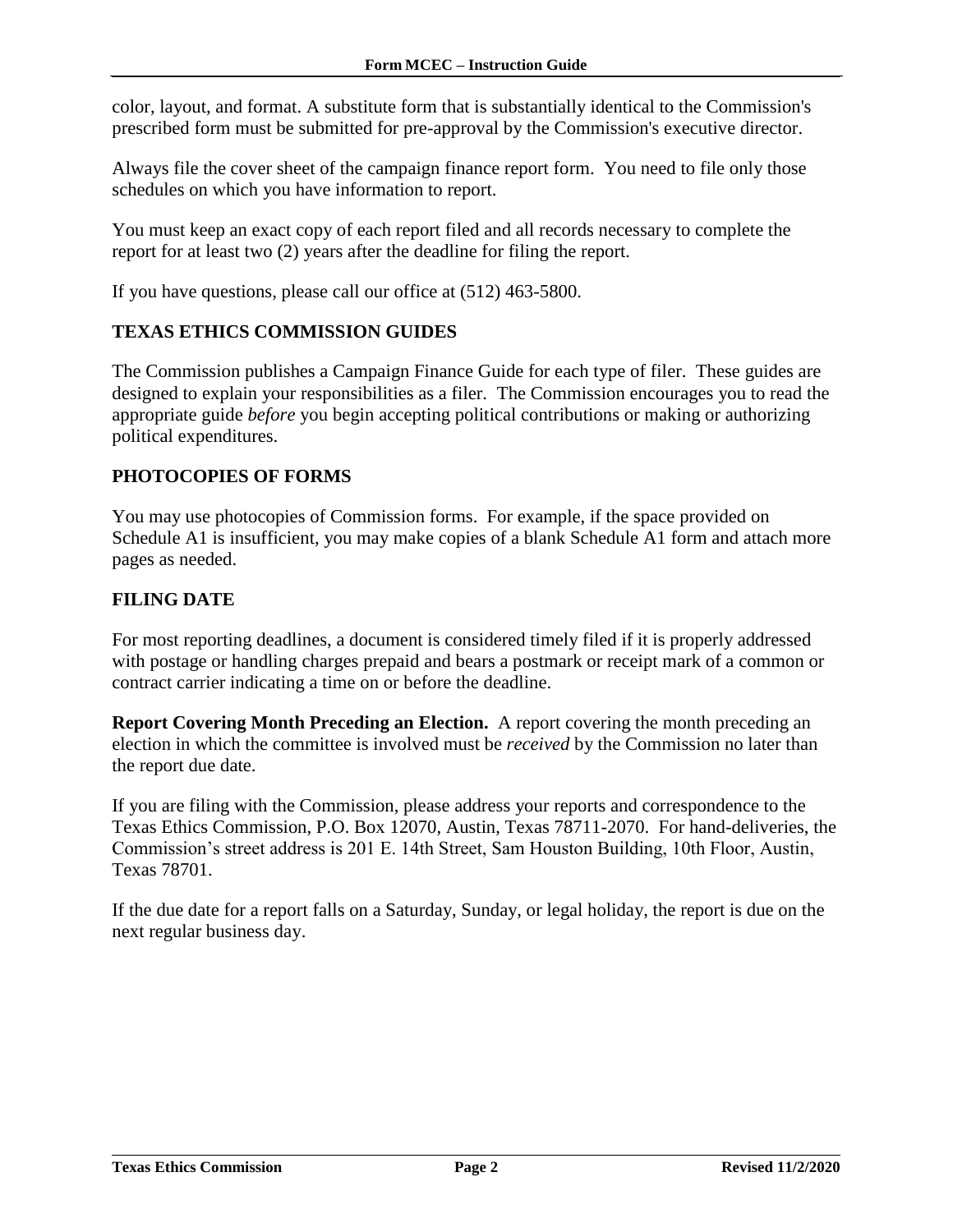## <span id="page-4-0"></span>**MONTHLY FILING COUNTY EXECUTIVE COMMITTEE CAMPAIGN FINANCE REPORT**

*These instructions are for county executive committee campaign treasurers using the MONTHLY FILING COUNTY EXECUTIVE COMMITTEE CAMPAIGN FINANCE REPORT (Form MCEC*). (Committees reporting under the regular filing schedule use Form CEC.) A complete *report includes the two-sided cover sheet and any of the following schedules on which there is information to report: Schedules A1, A2, B, E, F1, F2, F3, F4, I, J, K, and T.*

### **GENERAL INFORMATION**

<span id="page-4-1"></span>Use Form MCEC for filing the following reports:

- Monthly reports (due on the 5th of the month);
- 10th day after campaign treasurer termination; and
- Final report.

See the instructions for Sections 9 and 10 of the Cover Sheet for help in deciding which reports you should file.

*Do not use Form MCEC for reports filed under the regular filing schedule. Use Form CEC.*

#### **DUTIES OF CAMPAIGN TREASURER**

The committee's campaign treasurer is responsible for filing this form and keeping all necessary records. Failing to file a report on time or filing an incomplete report may subject the treasurer to criminal or civil penalties.

#### **WHERE TO FILE**

The campaign treasurer of the county executive committee must file this form, and all other reporting forms and schedules, with the Commission.

#### **COMPLETING THE COVER SHEET**

<span id="page-4-2"></span>*Each numbered item in these instructions corresponds to the same numbered item on the form.*

#### <span id="page-4-3"></span>**PAGE 1**

**1. FILER ID**: The Commission assigned a filer identification number when the initial campaign treasurer appointment (Form CECTA) was filed. The campaign treasurer should have received a letter acknowledging receipt of the campaign treasurer appointment and showing the committee's filer identification number. Enter this number wherever you see "Filer ID."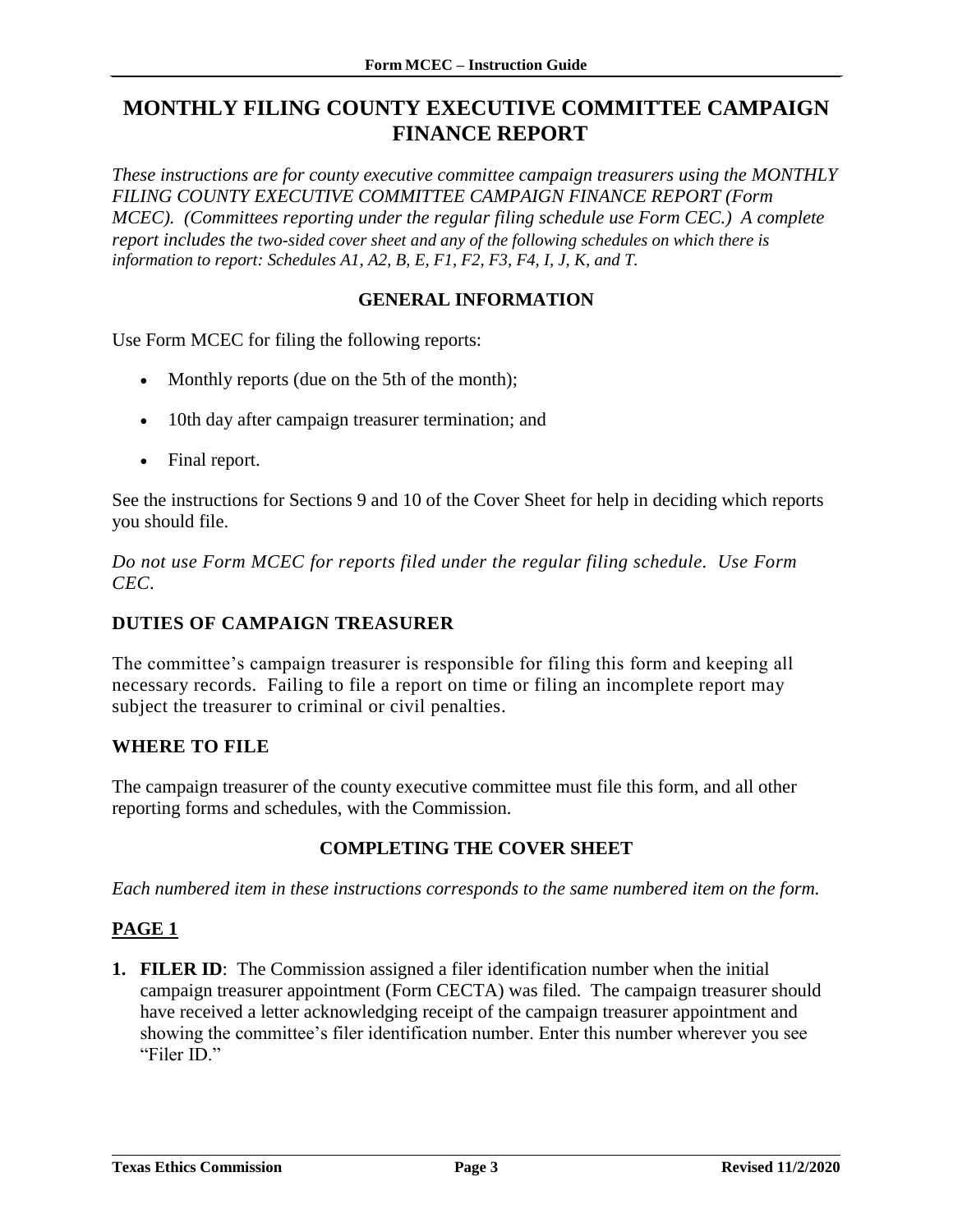- **2. TOTAL PAGES FILED**: After you have completed the form, count the total number of pages of this form and any attached schedules. Enter that number where indicated on the top line of Page 1 only. Each side of a two-sided form counts as one page.
- **3. COMMITTEE NAME**: Enter the committee's full name. Your entry here should be the same as on the committee's campaign treasurer appointment.
- **4. COMMITTEE ADDRESS**: Enter the committee's complete mailing address. If the mailing address has changed since the committee last gave notice of the address, check the "Change of Address" box.
- **5. CAMPAIGN TREASURER NAME**: Enter the full name of the committee's campaign treasurer.
- **6. CAMPAIGN TREASURER STREET ADDRESS**: Enter the complete business or residential street address of the committee's campaign treasurer. Please do not enter a P.O. Box.
- **7. CAMPAIGN TREASURER MAILING ADDRESS**: Enter the complete mailing address of the committee's campaign treasurer. If the mailing address has changed since the committee last gave notice of the address, check the "Change of Address" box.
- **8. CAMPAIGN TREASURER PHONE**: Enter the phone number of the campaign treasurer, including the area code and, if applicable, the extension.
- **9. REPORT TYPE**: Check the box that describes the type of report you are filing, according to the descriptions below. See the instructions for Section 10 for the periods covered by each type of report.

**Monthly Report:** County executive committees filing under the monthly filing schedule must file a report by the 5th of each month to cover the previous month's activities. If you are filing a monthly report, you must also complete Section 10 to indicate the reporting deadline.

**Final Report:** The filing thresholds for county executive committees are annual thresholds. Therefore, a county executive committee that is required to file a campaign treasurer in one year may terminate its appointment of campaign treasurer at the end of a calendar year. The committee will have to file a new appointment of campaign treasurer if it crosses one of the \$34,220 thresholds in the new calendar year.

A county executive committee filing under the monthly filing schedule that wishes to terminate its campaign treasurer appointment at the end of a calendar year should mark both "Final Report" *and* "January 5" as the report type on the monthly report that is due by January 5. The period covered by the report should end on December 31st, rather than December 25th. Filing a final report will terminate the county executive committee's appointment of campaign treasurer.

**10th Day After Campaign Treasurer Termination Report**: A county executive committee's campaign treasurer must file this report if his or her campaign treasurer appointment is terminated. This report is due no later than the 10th day after the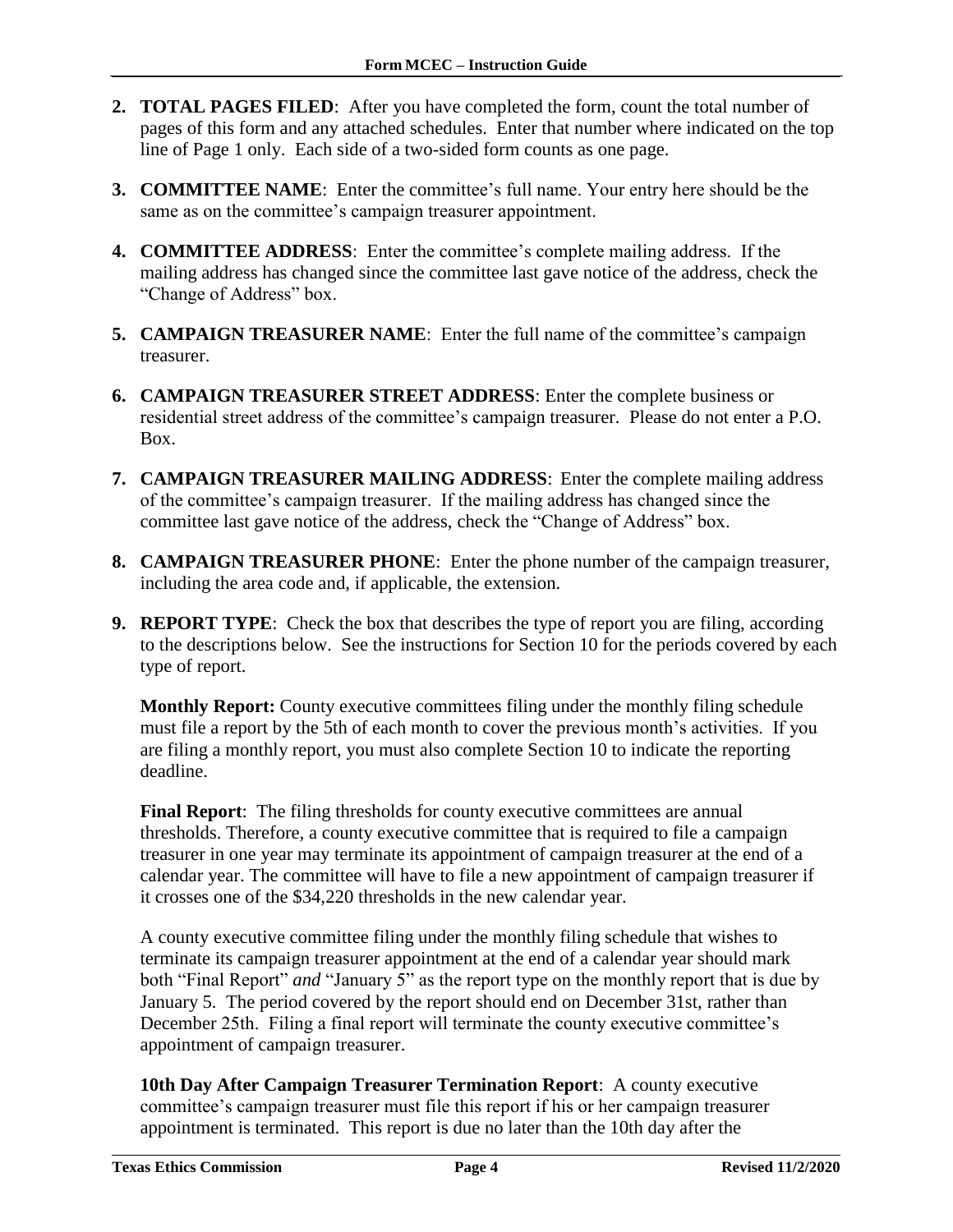termination occurs. If the termination takes place on the last day of a reporting period, no separate termination report is required.

- **10. REPORT DEADLINE**: *Complete this section only if you are filing a monthly report.* Monthly reports are due on the 5th of each month. A report covering the month preceding an election in which the committee is involved must be *received* by the Ethics Commission no later than the report due date. Check the box with the applicable filing deadline. For example, if you are filing the monthly report due on July 5th, check the "July 5" box (even though the report covers activity that occurred during May and June).
- **11. PERIOD COVERED:** A reporting period includes the beginning date and the ending date. For monthly reports, the due date (the 5th of each month) is *after* the ending date of the reporting period (the 25th of the previous month). You should never leave gaps between the periods covered, and generally, you should not have an overlap of time periods. Special preelection reports do create overlaps. Please consult your campaign finance guide for further explanation regarding special pre-election reports.

First Reports. If this is the committee's first campaign finance report, the period covered depends on the date the committee filed its initial campaign treasurer appointment and when it chose to file under the monthly filing schedule.

If the committee filed its initial campaign treasurer appointment before the 25th of the month and it chose to file monthly at that time, the beginning date is the date the initial campaign treasurer appointment was filed. The ending date is the 25th day of the same month.

**Example:** A county executive committee files its initial campaign treasurer appointment and chooses monthly filing on May 15. Its first monthly report is due June 5, covering the period beginning May 15 and ending May 25.

If the committee filed its initial campaign treasurer appointment on or after the 25th of the month, and it chose to file monthly at that time, the beginning date is the date the initial campaign treasurer appointment was filed. The ending date is the 25th day of the **next** month.

**Example:** A county executive committee files its initial campaign treasurer appointment and chooses monthly filing on May 27. Its first monthly report is due July 5, covering the period beginning May 27 and ending June 25.

If the committee has been filing under the regular filing schedule, and chooses monthly filing between January 1 and January 15 of a particular year, the beginning date for the first monthly report (due February 5) is January 1. The ending date is January 25.

**Monthly Reports:** For monthly reports other than the first monthly report, the beginning date is the 26th of one month or the day after the last day covered by the last required report, whichever is later. Except for a dissolution report, the ending date is the 25th of the next month.

**10th Day After Campaign Treasurer Termination Report:** The beginning date is the day after the last day covered by the last required report. If this is the committee's first report,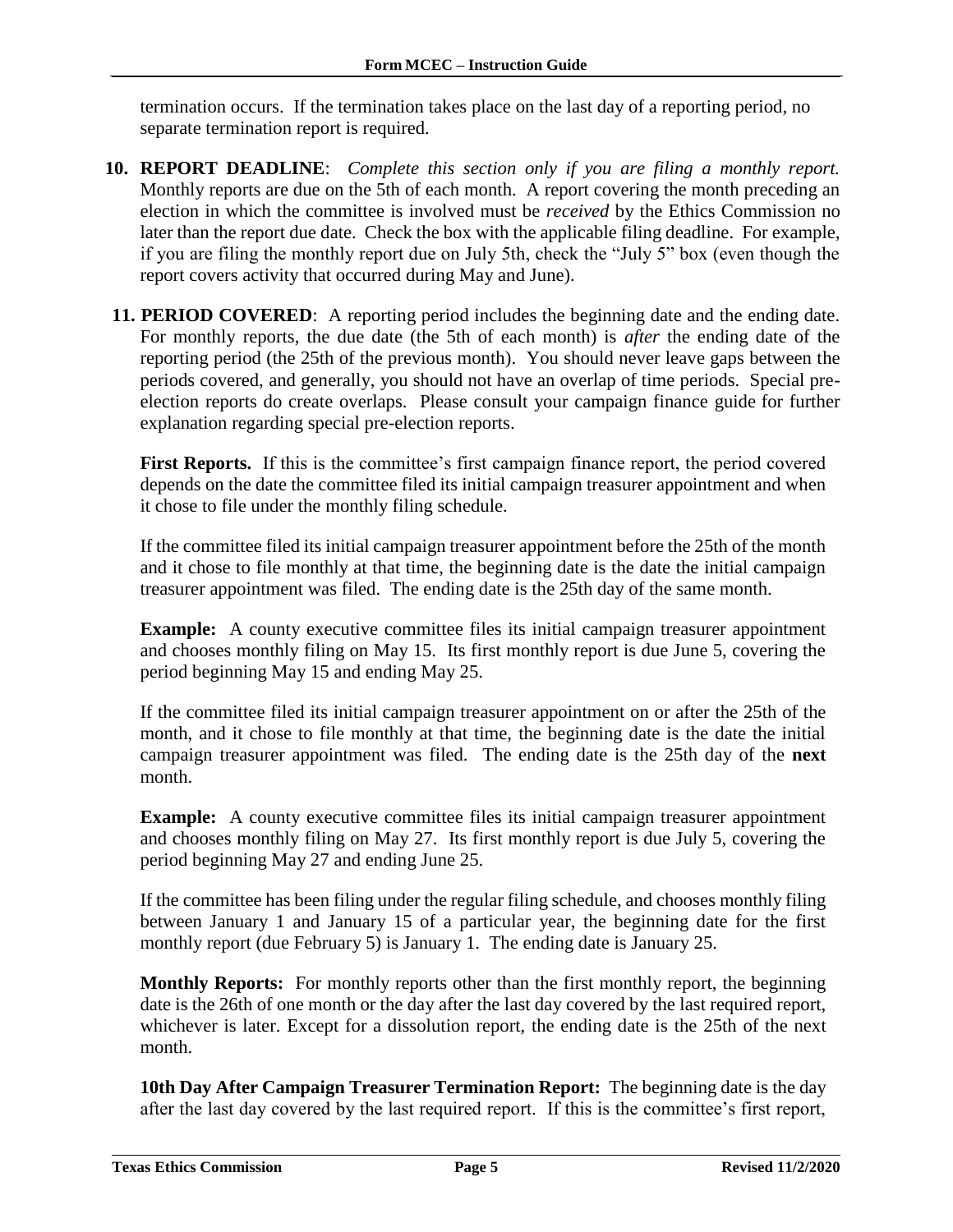please see the "First Reports" section above. The ending date is the day the termination is filed. This report is due no later than 10 days after the termination is filed with the Ethics Commission.

**Final Report:** See "Final Report" under the instructions for Section 9.

Note**:** If you need additional information, see the *Campaign Finance Guide for Political Committees*.

### <span id="page-7-0"></span>**PAGE 2**

- **12. COMMITTEE NAME:** Enter the committee's full name.
- **13. FILER ID:** See instructions for Cover Sheet, page 1, section 1.

#### **14. COMMITTEE ACTIVITY:**

**Line 1A**- **CANDIDATES SUPPORTED:** Identify each candidate supported by the committee during the reporting period. If the committee's support was based on the candidate's political party, simply identify the political party.

**Line 1B- CANDIDATES OPPOSED:** Identify each candidate opposed by the committee during the reporting period. If the committee's opposition was based on the candidate's political party, simply identify the political party.

**Line 2A- MEASURES SUPPORTED:** Identify each ballot measure supported by the committee during the reporting period. Give the date and location of the election and the nature of the issue on the ballot.

**Line 2B- MEASURES OPPOSED:** Identify each ballot measure opposed by the committee during the reporting period. Give the date and location of the election and the nature of the issue on the ballot.

**Line 3- OFFICEHOLDERS ASSISTED:** Identify each officeholder assisted by the committee during the reporting period. If the committee's assistance was based on the officeholder's political party, simply identify the political party.

**15. TOTALS:** Complete this section only after you have completed any applicable schedules.

**Line 1- TOTAL UNITEMIZED POLITICAL CONTRIBUTIONS:** Enter the total of all unitemized contributions (other than pledges, loans, guarantees of loans, or contributions made electronically) of \$20 or less. Do not include any contributions itemized on Schedule A1 and A2 or any contribution made electronically. Enter a "0" if you did not receive any unitemized contributions during the period covered.

On Schedule A1, you are required to itemize political contributions that totaled more than \$20 from one person and any political contribution that is made electronically. (Note**:** If the committee received contributions *totaling* more than \$20 from one person during the reporting period, you are required to itemize all of those contributions, even if individual contributions were \$20 or less.) You also may itemize contributions of \$20 or less from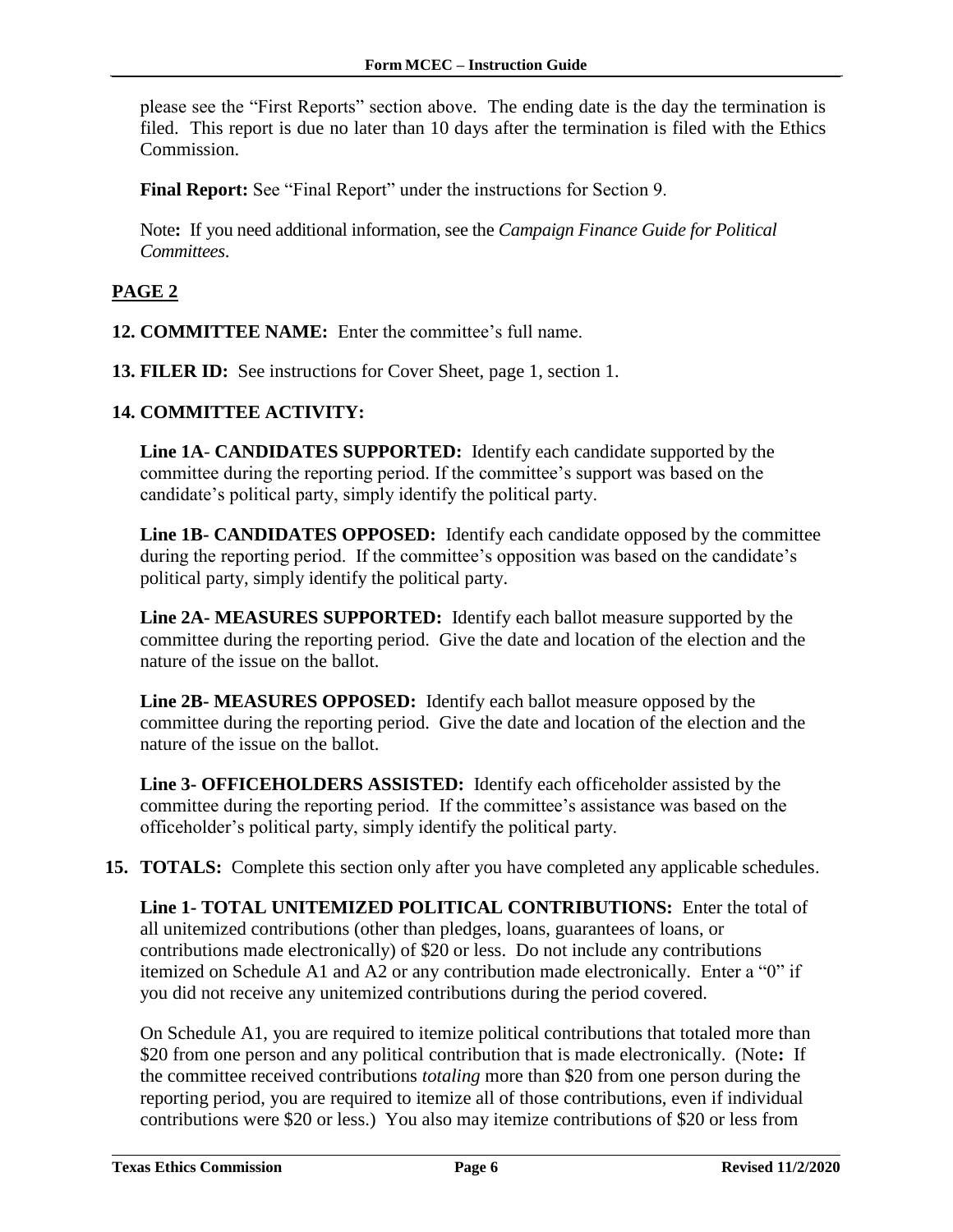one person. Do not include any itemized contributions in the total entered on Line 1, regardless of amount.

Alternate Reporting Requirement for Certain Committees: A county executive committee with less than \$27,380 in total political contributions maintained as of the last day of the preceding reporting period may choose to enter on Line 1 the total of all unitemized political contributions (other than pledges or loans or guarantees of loans) of \$40 or less. If the committee is eligible and you choose this alternative, check the box on Line 1, indicating that the report qualifies for the higher itemization threshold. If you choose this alternative, you are required to itemize political contributions that totaled more than \$40 from one person on Schedules A1 and A2. Do not include any itemized contributions in the total entered on Line 1, regardless of amount.

**Line 2- TOTAL POLITICAL CONTRIBUTIONS:** Add the total contributions listed on Schedule A1 and A2 to the amount you entered on Line 1. Enter that total on Line 2. Enter a "0" if you did not receive any contributions during the period covered.

**Line 3- TOTAL UNITEMIZED POLITICAL EXPENDITURES:** Enter the total of all unitemized political expenditures of \$20 or less. Do not include any expenditures itemized on Schedules F1, F2, F3, or F4. Enter a "0" if you did not make any unitemized expenditures during the period covered*.*

On Schedules F1, F2, and F4, you are required to itemize political expenditures that totaled more than \$20 to one payee. (Note: If the committee made expenditures *totaling* more than \$20 to one person during the reporting period, you are required to itemize all of those expenditures, even if individual expenditures were \$20 or less.) You also may itemize expenditures totaling \$20 or less to one payee. Do not include any expenditures itemized on Schedules F1, F2, or F4 in the total entered on Line 3, regardless of amount.

### **Line 4- TOTAL POLITICAL EXPENDITURES:** Add the following:

- (a) the total expenditures listed on Schedule F1;
- (b) the total political expenditures listed on Schedule F2;
- (c) the total political expenditures listed on Schedule F4; and
- (d) the amount you entered on Line 3.

Enter that total on Line 4. Enter a "0" if you did not make any expenditures during the period covered.

**Line 5- TOTAL POLITICAL CONTRIBUTIONS MAINTAINED:** Enter the total amount of political contributions, including interest or other income on those contributions, maintained as of the last day of the reporting period. Enter "0" if you do not maintain political contributions, including interest or other income on those contributions, as of the last day of the reporting period. This is different from the total contributions reported on Line 2. Only contributions accepted during the period covered by the report are entered on Line 2.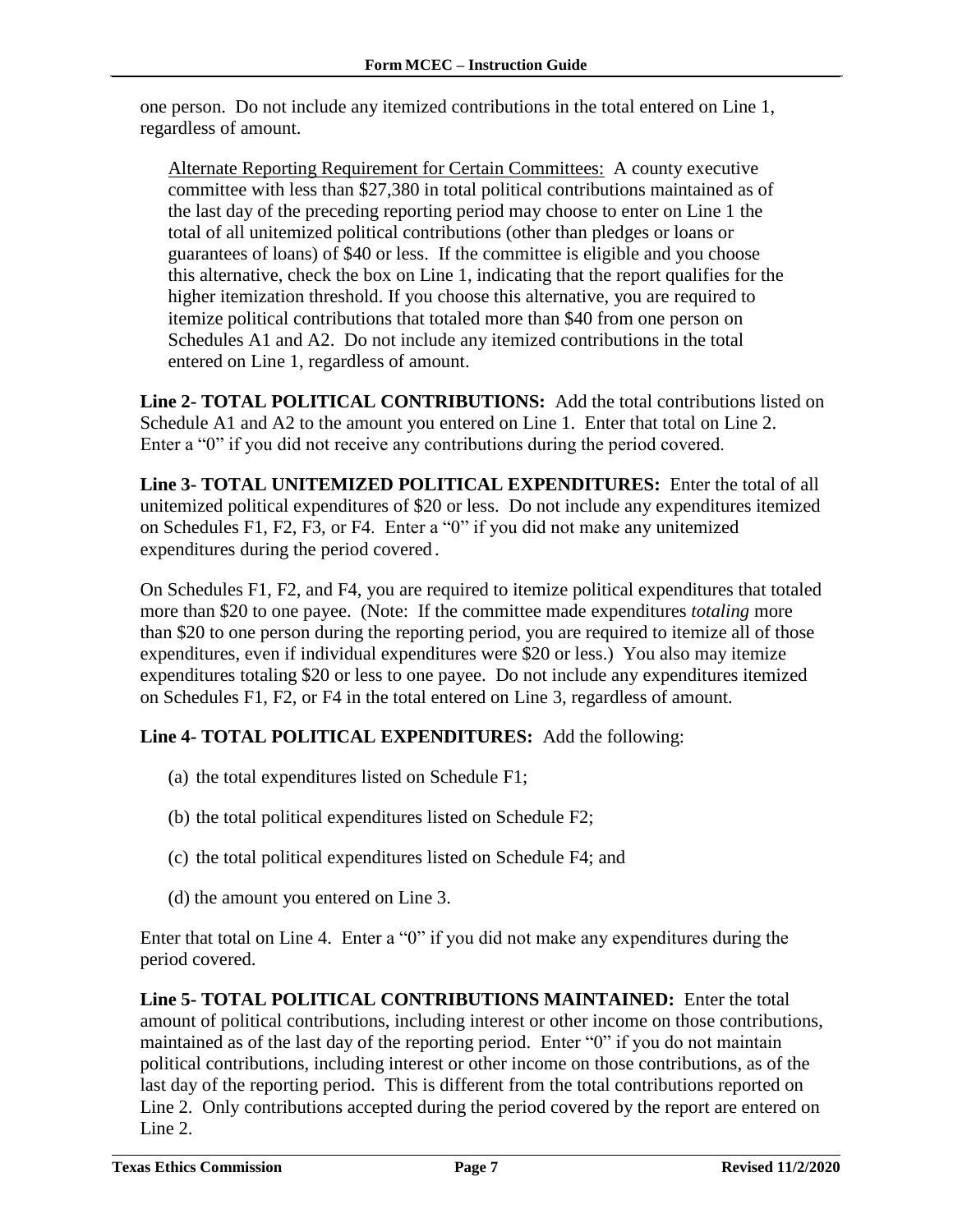The law requires you to disclose the total amount of political contributions accepted, including interest or other income on those contributions, maintained in one or more accounts in which political contributions are deposited as of the last day of the reporting period. The "total amount of political contributions maintained" includes: the total amount of political contributions maintained in one or more accounts, including the balance on deposit in banks, savings and loan institutions and other depository institutions; the present value of any investments that can be readily converted to cash, such as certificates of deposit, money market accounts, stocks, bonds, treasury bills, etc.; and the balance of political contributions accepted and held in any online fundraising account over which the filer can exercise control by making a withdrawal, expenditure, or transfer.

**Line 6- TOTAL PRINCIPAL AMOUNT OF ALL OUTSTANDING LOANS:** Enter the aggregate outstanding principal amount of all loans accepted for political purposes as of the last day of the reporting period. This is different from the information reported on Schedule E. Include outstanding principal of loans made in this reporting period as well as outstanding principal of loans made previously. Enter a "0" if you did not accept any loans during the period covered and have no outstanding loans.

**16. SIGNATURE:** Complete this section only after you have completed all applicable sections and schedules. You must always sign a report that you file. You must complete this section even if you have no schedules to attach. *Only the committee's campaign treasure or the assistant campaign treasurer may sign the report.*

If you are using the paper form, fill this section out by hand after you finish the rest of this report. You have the option to either: (1) take the completed form to a notary public where you will sign above the first line that says "Signature of Campaign Treasurer (Declarant)" (an electronic signature is not acceptable) and your signature will be notarized, or (2) sign above both lines that say "Signature of Campaign Treasurer (Declarant)" (an electronic signature is not acceptable), and fill out the unsworn declaration section.

### <span id="page-9-0"></span>**PAGE 3**

- **17. COMMITTEE NAME:** Enter the name of the committee.
- **18. FILER ID**: See instructions for Cover Sheet, page 1, section 1.
- **19. SCHEDULE SUBTOTALS:** Complete this section only after you have completed all applicable schedules.

Check the appropriate boxes to indicate which schedules are attached to your report. If a schedule is not included in the report, leave the check box blank.

**Line 1- Schedule A1:** Add the total amount of contributions itemized on Schedule A1 to the amount of unitemized monetary political contributions accepted during the period covered. Enter that total on Line 1. Enter a "0" if you did not accept any contributions during the period covered.

**Line 2- Schedule A2:** Add the total amount of non-monetary in-kind contributions itemized on Schedule A2 to the amount of unitemized non-monetary in-kind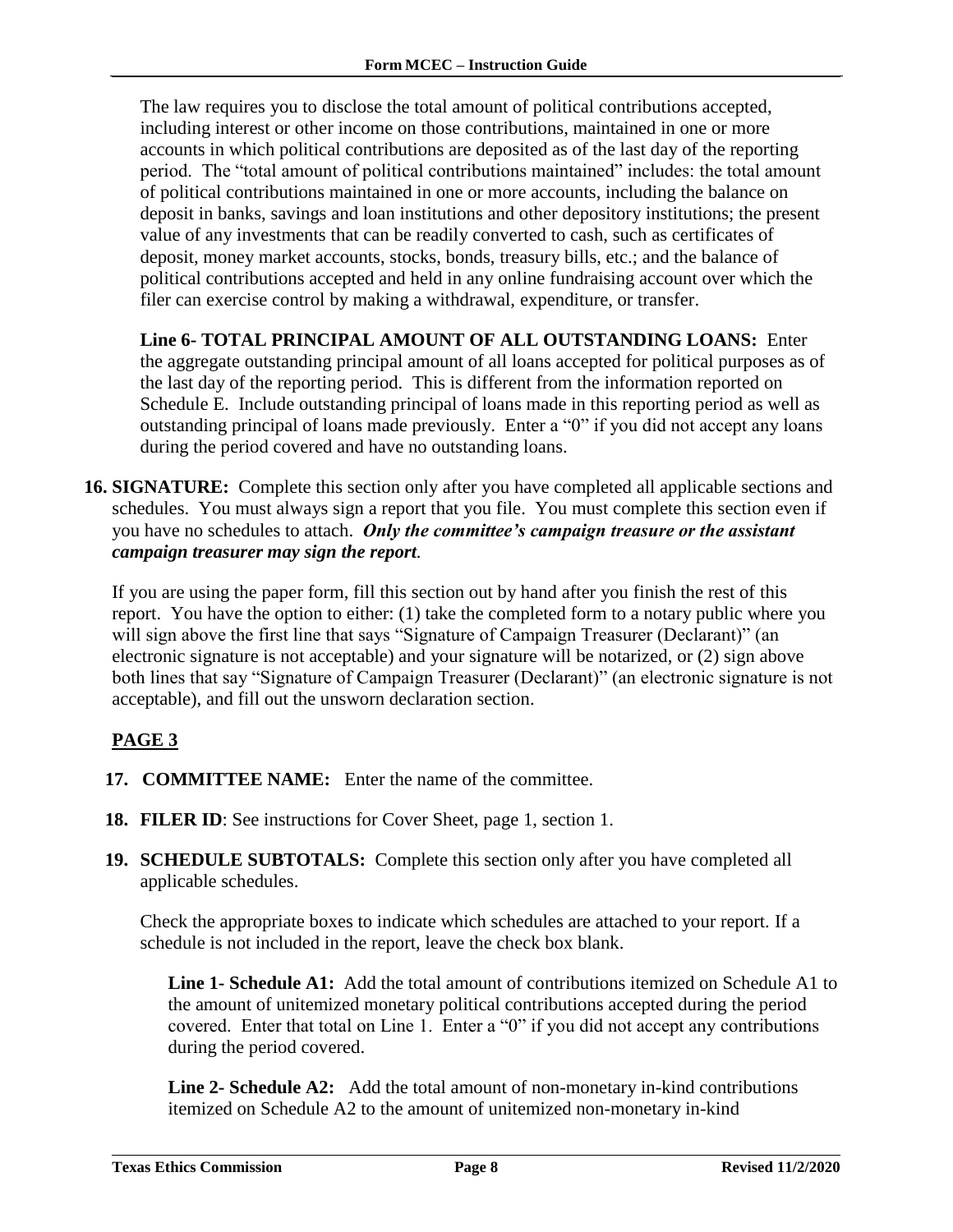contributions accepted during the period covered. Enter that total on Line 2. Enter a "0" if you did not accept any non-monetary in-kind contributions during the period covered.

**Line 3- Schedule B:** Add the total amount of pledged contributions itemized on Schedule B to the amount of unitemized pledged contributions accepted during the period covered. Enter that total on Line 3. Enter a "0" if you did not accept any pledged contributions during the period covered.

**Line 4- Schedule E:** Add the total amount of loans itemized on Schedule E to the amount of unitemized loans accepted during the period covered. Enter that total on Line 4. Enter a "0" if you did not accept any loans during the period covered.

**Line 5- Schedule F1:** Add the total amount of political expenditures from political contributions itemized on Schedule F1 to the amount of unitemized political expenditures from political contributions made during the period covered. Enter that total on Line 5. Enter a "0" if you did not make any political expenditures during the period covered.

**Line 6- Schedule F2:** Add the total amount of unpaid incurred obligations itemized on Schedule F2 to the amount of unitemized unpaid obligations incurred during the period covered*.* Enter that total on Line 6. Enter a "0" if you did not incur any unpaid obligations during the period covered.

**Line 7- Schedule F3:** Add the total amount of investments purchased from political contributions itemized on Schedule F3. Enter that total on Line 7. Enter a "0" if you did not purchase investments from political contributions during the period covered.

**Line 8- Schedule F4:** Add the total amount of expenditures made by a credit card itemized on Schedule F4 to the amount of unitemized expenditures made by a credit card during the period covered. Enter that total on Line 8. Enter a "0" if you did not make any expenditures by credit card during the period covered.

**Line 9- Schedule I:** Add the total amount of non-political expenditures from political contributions itemized on Schedule I. Enter that total on Line 9. Enter a "0" if you did not make any non-political expenditures from political contributions during the period covered.

**Line 10- Schedule K**: Add the total amount of interest, credits, gains, refunds, and contributions returned to filer that were itemized on Schedule K. Enter that total on Line 10. Enter a "0" if you did not have any such activity during the period covered.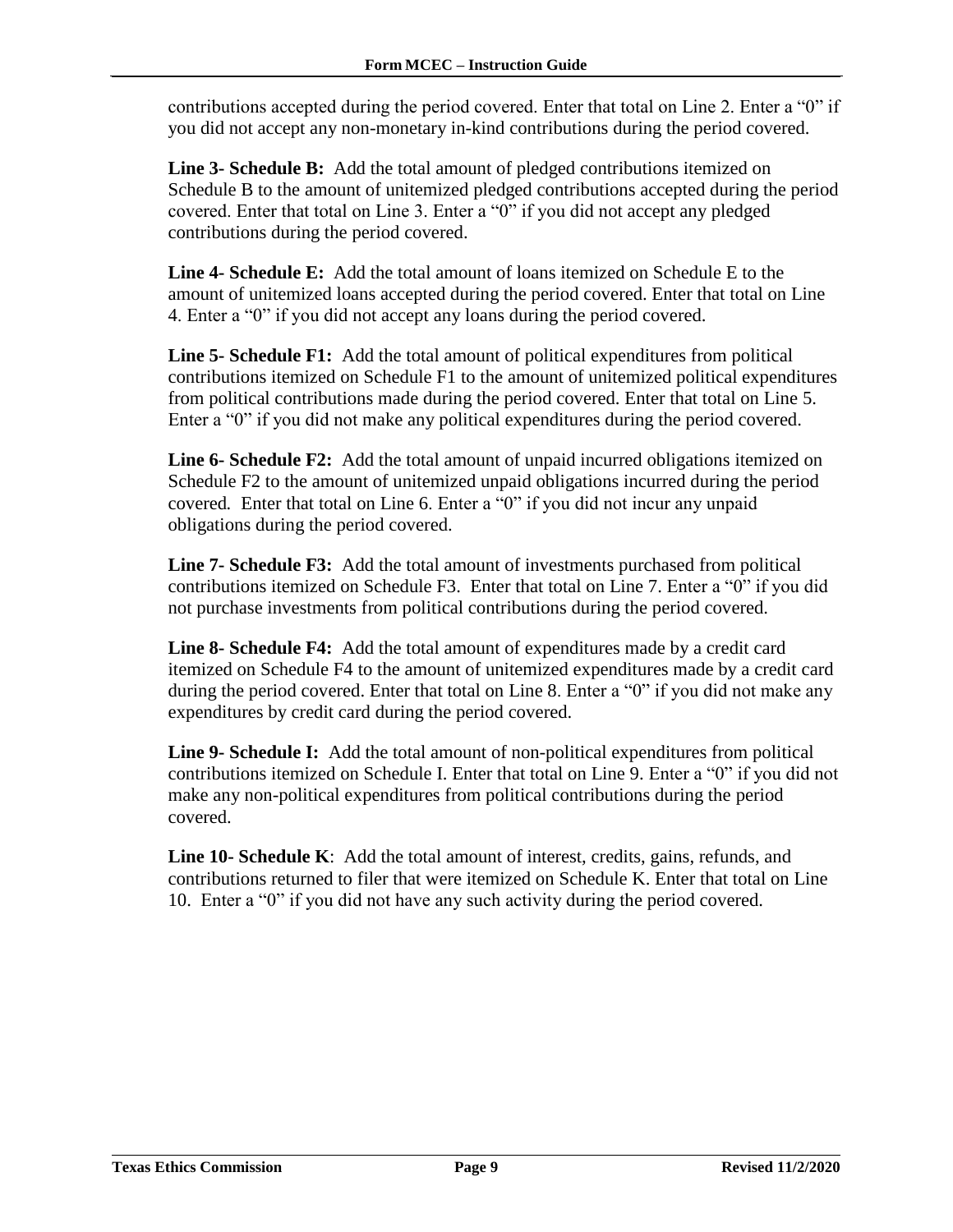## **SCHEDULE A1: MONETARY POLITICAL CONTRIBUTIONS**

<span id="page-11-0"></span>*These instructions are for county executive committee campaign treasurers filing under the regular filing schedule.*

Use this schedule to disclose information about incoming monetary political contributions accepted during the reporting period. You are not required to include contributions of an individual's personal services or travel if the individual receives no compensation from any source for the services. Do not enter on this schedule information on other types of incoming funds, such as, non-monetary contributions, interest, pledges, loans, or guarantees of loans. (Report non-monetary contributions on Schedule A2, pledges on Schedule B, loans and guarantees of loans on Schedule E, and interest on Schedule K.)

**Corporate or Labor Organization Contributions**: Do not enter on this schedule contributions from labor organizations or any of the following business associations:

- (1) corporations that are organized under the Texas Business Corporation Act, the Texas For-Profit Corporation Law, the Texas Non-Profit Corporation Act, the Texas Nonprofit Corporation Law, federal law, or law of another state or nation; or
- (2) the following associations, whether incorporated or not: banks, trust companies, savings and loan associations or companies, insurance companies, reciprocal or interinsurance exchanges, railroad companies, cemetery companies, governmentregulated cooperatives, stock companies, and abstract and title insurance companies.

Subject to various restrictions, a corporation or labor organization may make contributions to a political party. If the county executive committee of a political party accepts contributions from a corporation or labor organization, the county chair must report those contributions and expenditures from those contributions on the "POLITICAL PARTY REPORT REGARDING FUNDS FROM CORPORATIONS AND LABOR ORGANIZATIONS" (Form PTY-CORP).

**Itemization:** You must enter contributions that exceed \$20 in the aggregate from one person, and any monetary contribution made electronically, during a reporting period on this schedule. If the committee accepted two or more contributions from the same person, the total of which exceeds \$20, enter each contribution separately. Although you are not required to do so, you may also report other contributions that are not made electronically from one person that do not exceed \$20 in the period on this schedule. If you do not itemize contributions of \$20 and less on Schedule A1, you must total all such contributions and report them on Form MCEC Cover Sheet, page 2, section 15, line 1.

Alternate Reporting Requirement for Certain Committees**:** A county executive committee filing monthly with less than \$27,380 in total political contributions maintained as of the last day of the preceding reporting period may choose to itemize political contributions that exceed \$40 in the aggregate (instead of \$20) from one person during a reporting period on Schedule A1. If the committee accepted two or more contributions from the same person, the total of which exceeds \$40, enter each contribution separately. If you do not itemize contributions of \$40 and less on Schedule A1, you must total all such contributions and report them on Form MCEC Cover Sheet, page 2, section 15, line 1.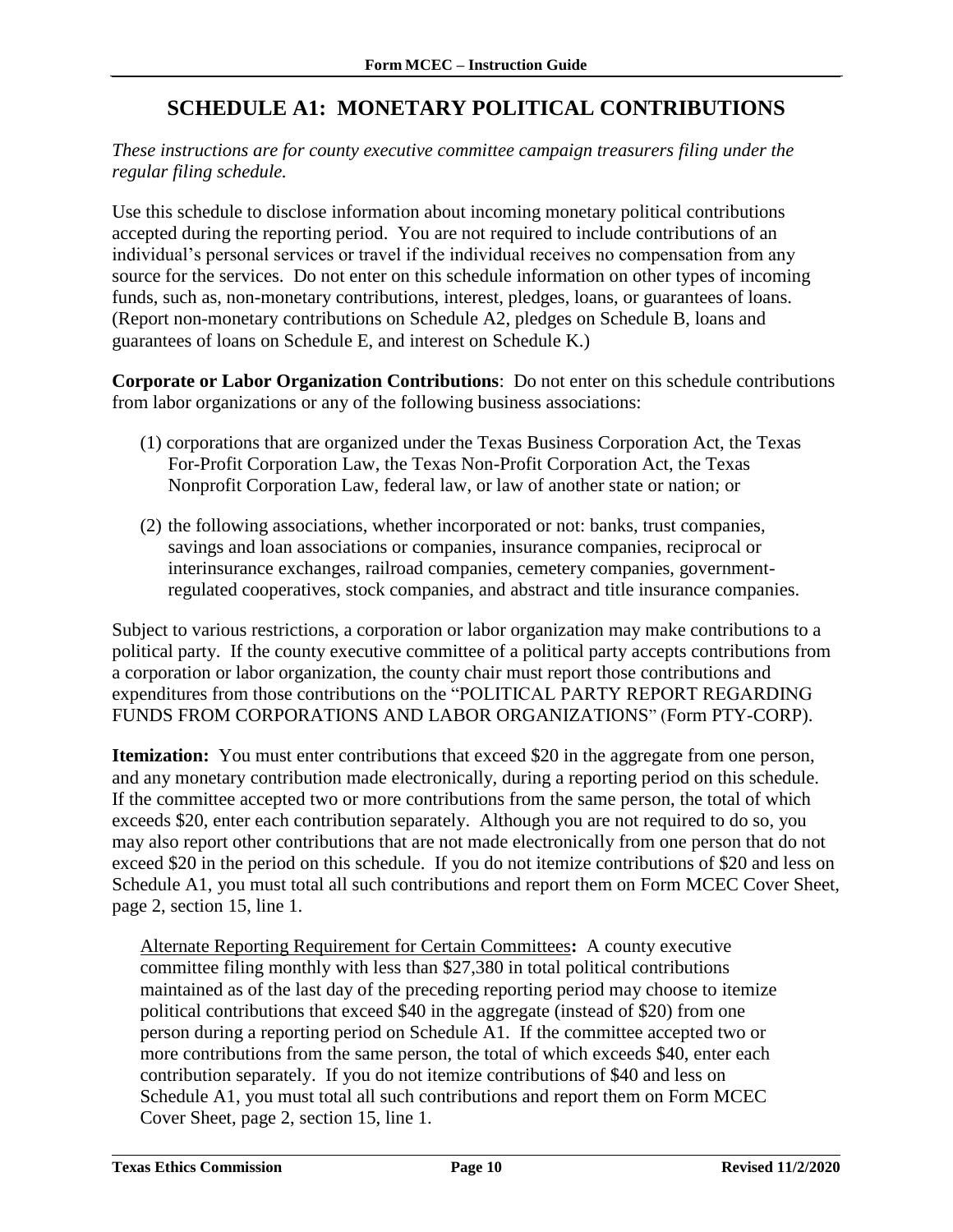*Each numbered item in these instructions corresponds to the same numbered item on the form.*

- **1. TOTAL PAGES SCHEDULE A1**: After you have completed Schedule A1, count the total number of pages. Each side of a two-sided form counts as one page.
- **2. FILER NAME**: Enter the committee's full name.
- **3. FILER ID**: See Instructions for Cover Sheet, page 1, section 1.
- **4. DATE**: Enter the date the committee *accepted* the contribution.

*Accepting* a contribution is different from *receiving* a contribution. The committee accepts a contribution when the determination is made to accept it rather than reject it. This may or may not be the same day that the committee receives the contribution.

Failure to make a determination about acceptance or refusal: If you fail to make a determination to accept or refuse a contribution by the end of the reporting period, the contribution is considered to have been accepted.

Returning refused contributions: If you receive a political contribution but do not accept it, you must return the contribution not later than the 30th day after the end of the reporting period in which the contribution was received. If you fail to do so, the contribution is considered to have been accepted.

**5. FULL NAME OF CONTRIBUTOR**: Enter the full name of the contributor. If the contributor is an individual, enter the full name, first, last, and suffix (Jr., III, etc.) if applicable (title is optional). If the contributor is an entity, enter the full name of the entity.

**"Out-of-State PAC" box:** If the contributor is an out-of-state political committee, check the box. If the contributor is an out-of-state political committee from which the committee accepted more than \$940 in the reporting period (including pledges or loans from sources other than financial institutions that have been in business for more than a year) you must include one of the following with your report:

- a copy of the out-of-state PAC's statement of organization filed as required by law with the Federal Election Commission (FEC) and certified by an officer of the out-of-state PAC; or
- a written statement, certified by an officer of the out-of-state PAC, listing the full name and address of each person who contributed more than \$190 to the out-of state PAC during the 12 months immediately preceding the contribution.

If the contributor is an out-of-state political committee from which the committee accepted \$940 or less (including pledges) during the reporting period, you must include one of the following with your report:

• a copy of the out-of-state political committee's statement of organization filed as required by law with the FEC and certified by an officer of the out-of-state committee; or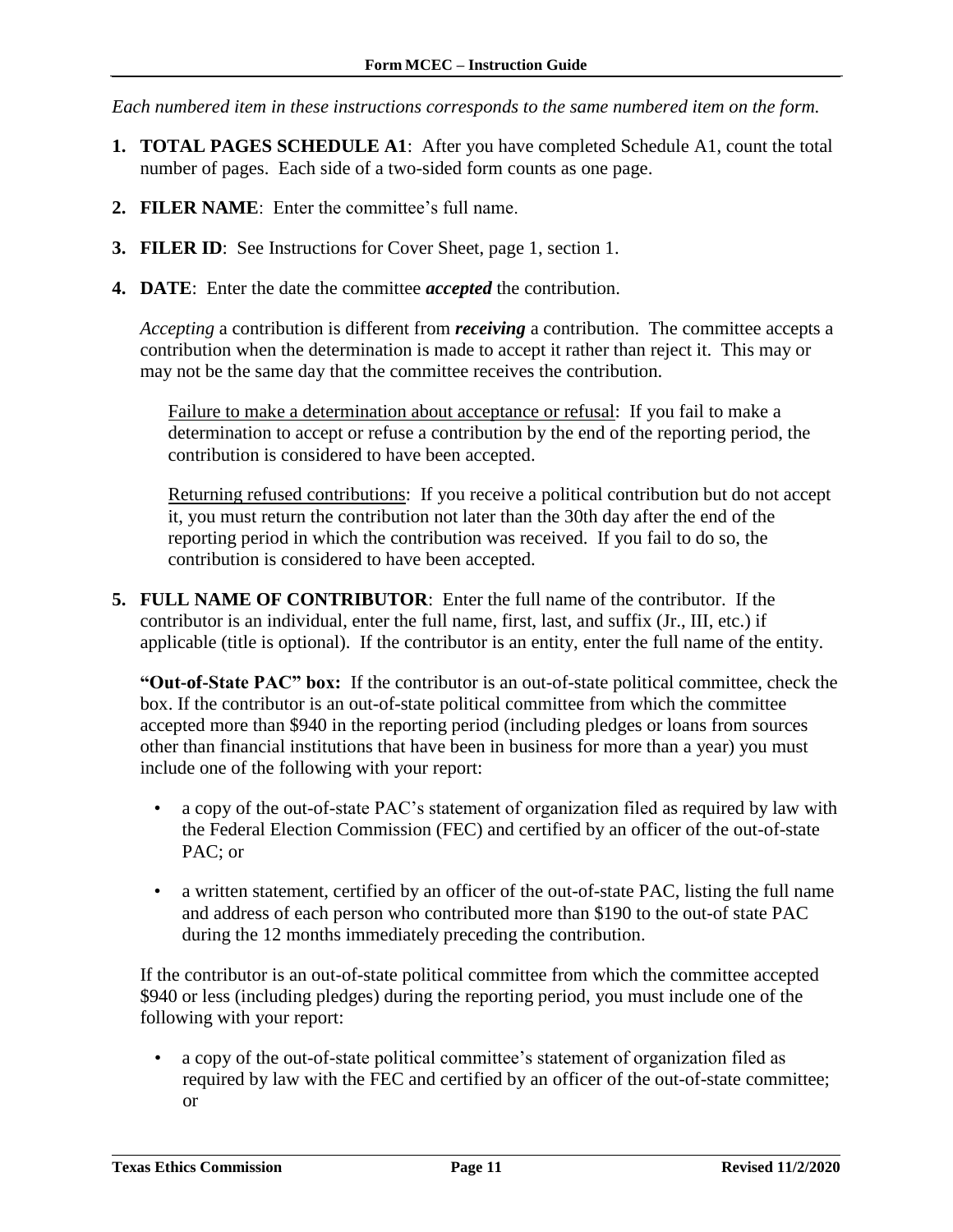• a document listing the committee's name, address and phone number; the name of the person appointing the committee's campaign treasurer; and the name, address and phone number of the committee's campaign treasurer.

**"ID #" Line (Electronic Filing Only):** If you are filing your report electronically, you may enter in this field the out-of-state committee's FEC identification number. If you do not have an FEC # for the out-of-state PAC or are not filing electronically with the Commission, you must provide other documentation as explained above.

Note**:** See the *Campaign Finance Guide for Political Committees* for detailed information on accepting and reporting contributions from out-of-state political committees.

- **6. CONTRIBUTOR ADDRESS**: Enter the complete address of the contributor.
- **7. AMOUNT OF CONTRIBUTION**: Enter the amount of the contribution.
- **8. PRINCIPAL OCCUPATION/JOB TITLE**: Enter the contributor's principal occupation or job title in this section.
- **9. EMPLOYER (***Optional***)**: You may enter the employer of the contributor in this section.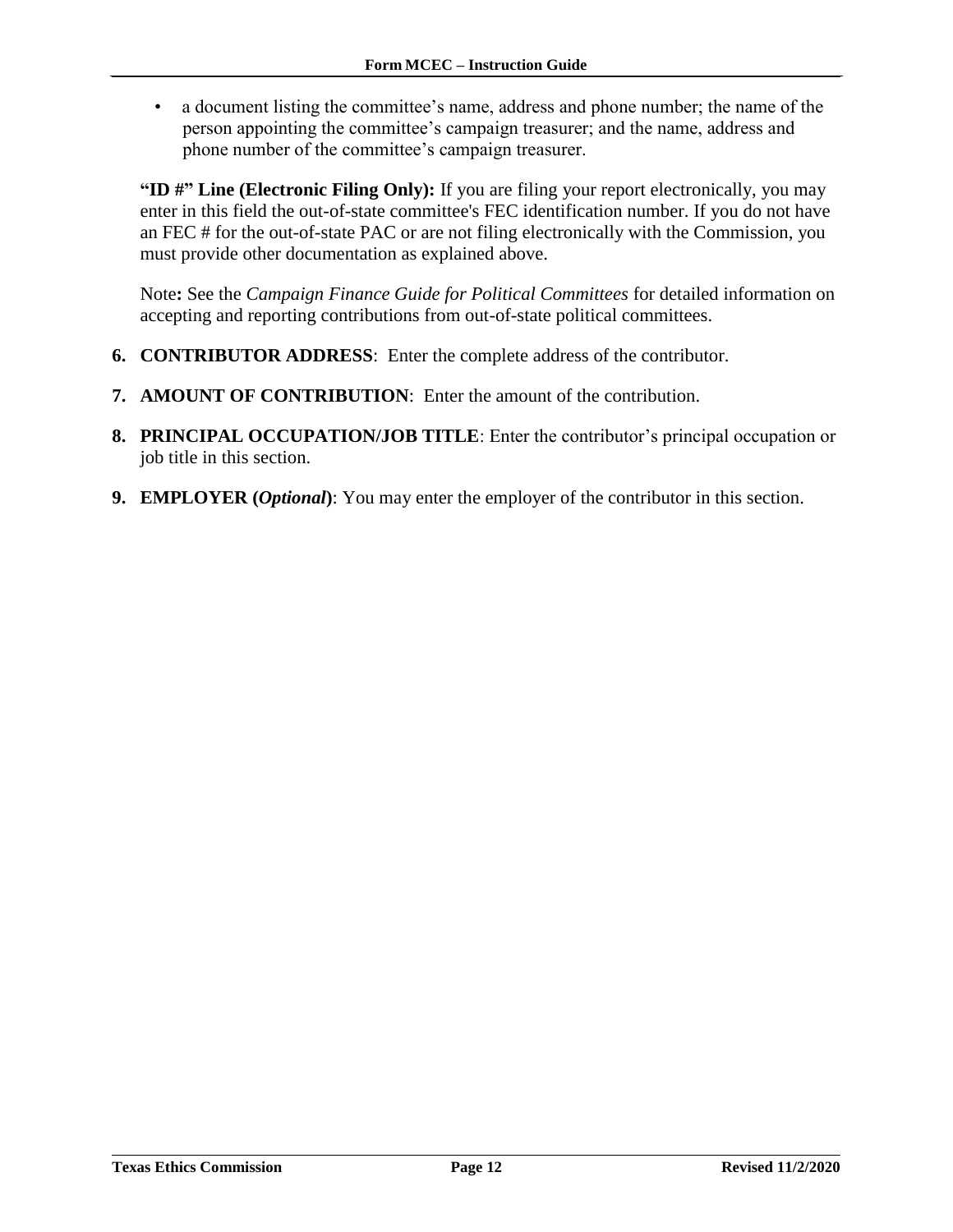### **SCHEDULE A2: NON-MONETARY (IN-KIND) POLITICAL CONTRIBUTIONS**

<span id="page-14-0"></span>*These instructions are for county executive committee campaign treasurers filing under the monthly filing schedule.*

Use this schedule to disclose information about incoming non-monetary (in-kind) political contributions. You are not required to include contributions of an individual's personal services or travel if the individual receives no compensation from any source for the services. If your committee accepted other types of incoming funds (such as loans, interest or pledges), enter them on the applicable schedules associated with the categories. (Report pledges on Schedule B, report loans and guarantees of loans on Schedule E, and report interest on Schedule K).

**Corporate or Labor Organization Contributions:** See instructions for Schedule A1.

**Itemization:** You must enter contributions that exceed \$20 from one person, and any nonmonetary contribution made electronically, during a reporting period on this schedule. If the committee accepted two or more contributions from the same person, the total of which exceeds \$20, enter each contribution separately. Although you are not required to do so, you may also report contributions that are not made electronically from one person that do not exceed \$20 in the period on this schedule. If you do not itemize contributions of \$20 and less on this schedule, you must total all such contributions and report them on Form MCEC Cover Sheet, page 2, section 15, line 1.

Alternate Reporting Requirement for Certain Committees: A county executive committee filing monthly with less than \$27,380 in total political contributions maintained as of the last day of the preceding reporting period may choose to itemize political contributions that exceed \$40 (instead of \$20) from one person during a reporting period on this schedule. If the committee accepted two or more contributions from the same person, the total of which exceeds \$40, enter each contribution separately. If you do not itemize contributions of \$40 and less on this schedule, you must total all such contributions and report them on Form MCEC Cover Sheet, page 2, section 15, line 1.

*Each numbered item in these instructions corresponds to the same numbered item on the form.*

- **1. TOTAL PAGES SCHEDULE A2**: After you have completed Schedule A2, count the total number of pages. Each side of a two-sided form counts as one page.
- **2. FILER NAME**: Enter the committee's full name.
- **3. FILER ID**: See instructions for Cover Sheet, page 1, section 1*.*
- **4. TOTAL OF UNITEMIZED IN-KIND POLITICAL CONTRIBUTIONS**: Enter the total amount of in-kind political contributions of \$20 or less that you accepted during the period covered that are not itemized on this schedule. If you choose to itemize an in-kind contribution of \$20 or less on this schedule, do not include it in this total. If your committee qualifies for the higher itemization threshold, please see "Alternate Reporting Requirement for Certain Committees" above. All contributions made electronically must be itemized.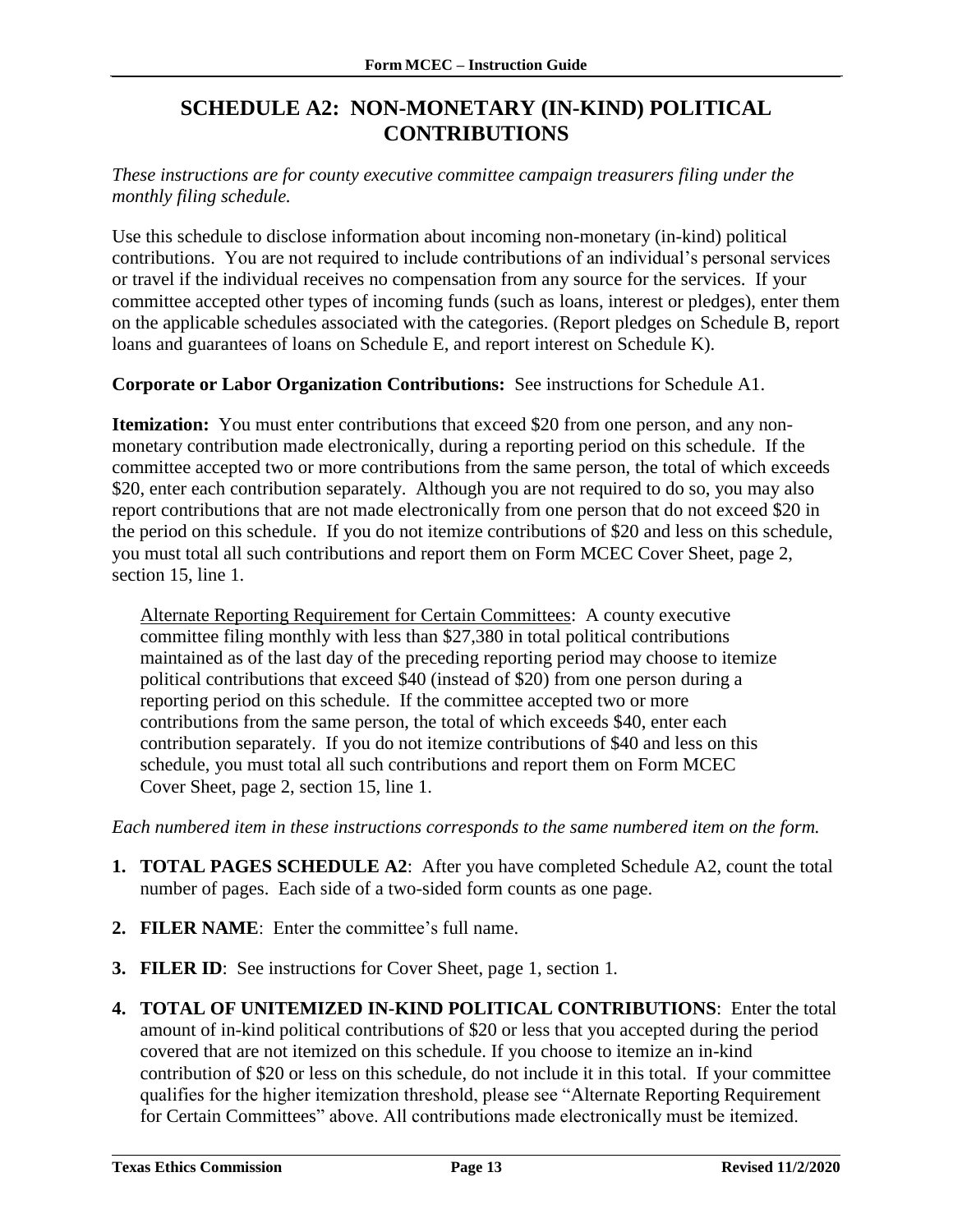- **5. DATE**: See instructions for Schedule A1, section 4.
- **6. FULL NAME OF CONTRIBUTOR**: See instructions for Schedule A1, section 5.
- **7. CONTRIBUTOR ADDRESS**: Enter the complete address of the contributor.
- **8. AMOUNT OF CONTRIBUTION**: Enter the amount of the contribution or the fair market value of an in-kind contribution, as applicable.
- **9**. **IN-KIND CONTRIBUTION DESCRIPTION**: Enter a description of the contribution. The description should be sufficiently detailed to allow a person reviewing the committee's report to understand what was contributed.

**"Travel Outside of Texas" box:** Please check the box to indicate that the inkind contribution was for out-of-state travel. The description of an in-kind contribution for travel outside of the state of Texas must include detailed information. Please report this information on Schedule T.

- **10. PRINCIPAL OCCUPATION/JOB TITLE**: You must enter the contributor's principal occupation or job title in this section.
- **11. EMPLOYER (***Optional***)**: You may enter the employer of the contributor in this section.

*Sections 12-16 pertain to judicial candidates, officeholders, and judicial specific-purpose committees only. Do not complete these sections. If you are a judicial specific-purpose committee, please use Form JSPAC and the corresponding instructions.*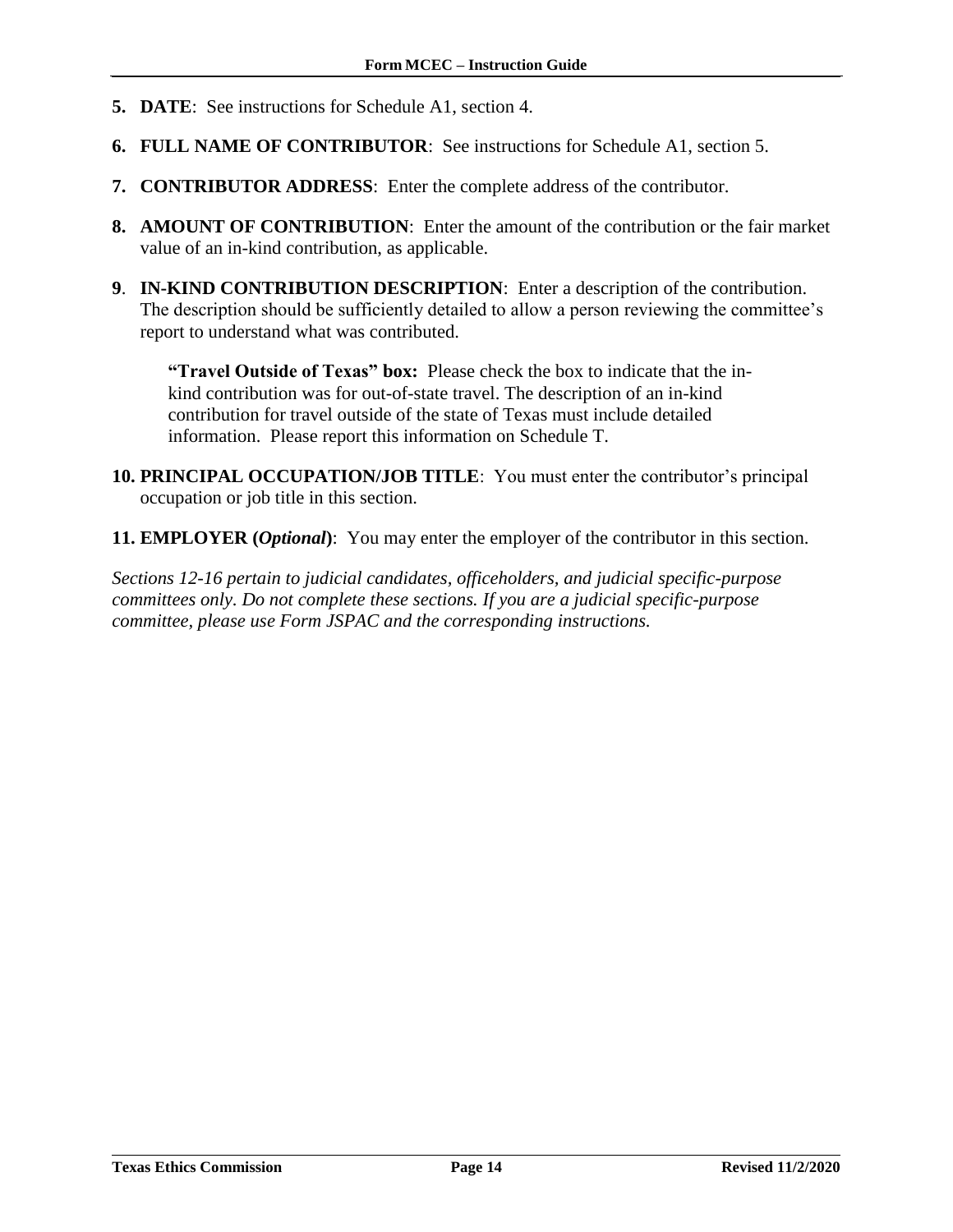# **SCHEDULE B: PLEDGED CONTRIBUTIONS**

<span id="page-16-0"></span>*These instructions are for county executive committee campaign treasurers filing under the monthly filing schedule.*

Use this schedule to disclose information about pledges accepted during the reporting period for political purposes. You are not required to include pledges of an individual's personal services or travel if the individual receives no compensation from any source for the services. Do not enter on this schedule information on contributions actually received, loans or guarantees of loans. (Report contributions actually received on Schedules A1 and A2, and report loans and guarantees of loans on Schedule E.)

If the committee *accepts* **a** *pledge* from a person for money, goods, services, or anything of value, that pledge is a reportable contribution. Note that the committee must accept the pledge before you are required to report the pledge.

If the committee accepts a pledge for money, goods, services, etc., you must include the pledge on this schedule for the report covering the period in which the committee *accepts* the pledge.

**Corporate or Labor Organization Contributions:** Do not enter pledges accepted from labor organizations or corporations on this form. See Schedule A1 for further instructions.

**Itemization**: A county executive committee filing under the monthly filing schedule must itemize pledges that exceed \$20 in the aggregate from a single contributor during the reporting period. If your committee accepted two or more pledges from the same person, the total of which exceeds \$20, enter each pledge separately. Although you are not required to do so, you may also itemize on Schedule B pledges that do not exceed \$20 (in the aggregate) for the reporting period.

You must also disclose the receipt of the pledged contribution on Schedule A1 (used for monetary contributions) or A2 (used for non-monetary (in-kind) contributions), as applicable, in the reporting period in which you actually receive the pledged money or thing of value. If the pledge is accepted and received in the same reporting period, it is no longer a pledge disclosed here; it becomes a contribution disclosed on the applicable contributions schedule.

*Each numbered item in these instructions corresponds to the same numbered item on the form.*

- **1. TOTAL PAGES SCHEDULE B**: After you have completed Schedule B, count the total number of pages. Each side of a two-sided form counts as one page.
- **2. FILER NAME**: Enter the committee's full name.
- **3. FILER ID:** See the instructions for Cover Sheet, page 1, section 1.
- **4. TOTAL OF UNITEMIZED PLEDGES**: Enter the total amount of pledges that the committee accepted during the period from each person that did not exceed \$20 in the aggregate. Although you are not required to do so, you may also itemize pledges of \$20 or less on this schedule. If you itemize some pledges of \$20 or less, do not include those pledges in the total entered here. If you choose to itemize all pledges of \$20 or less, do not enter a total amount here.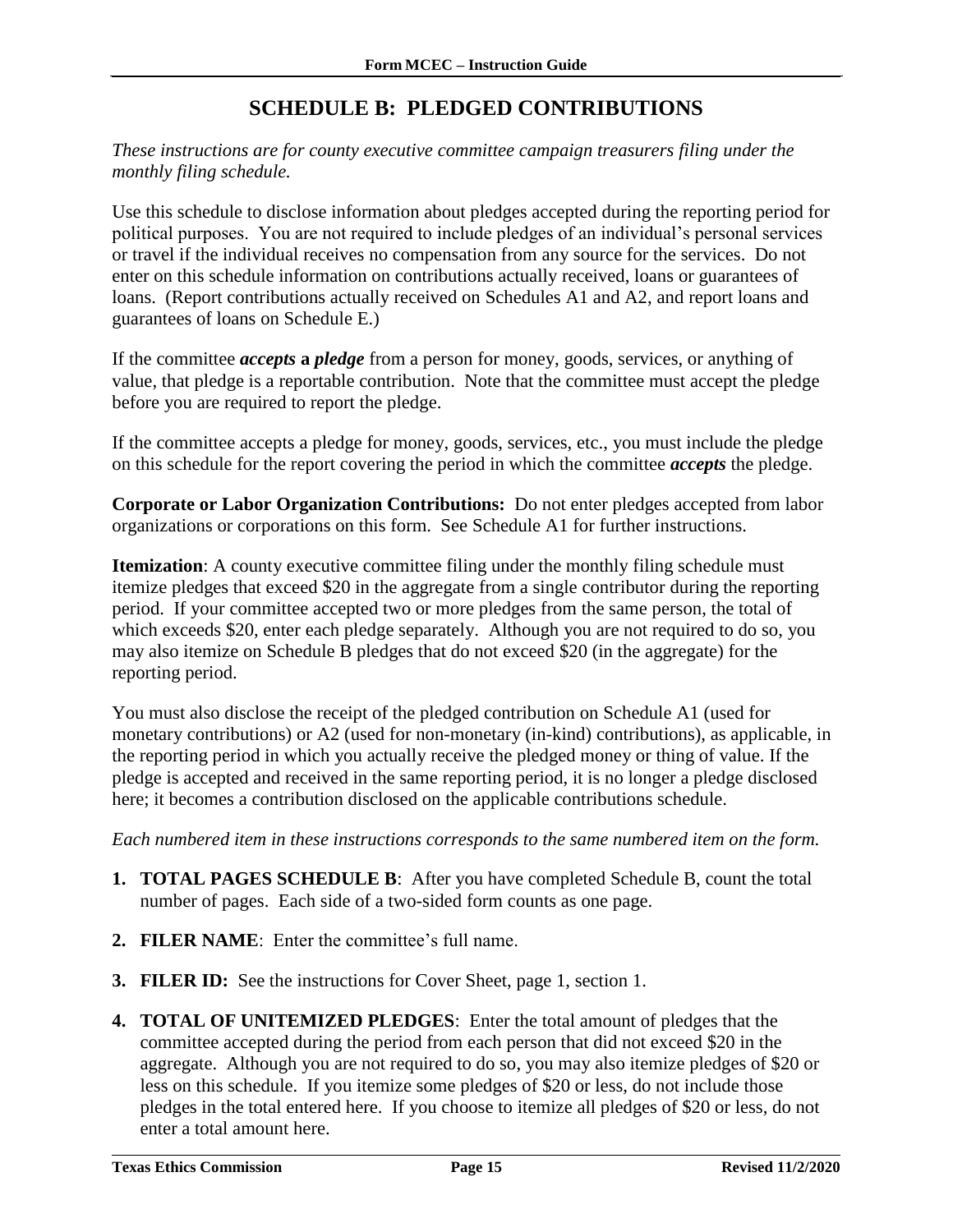**5. DATE**: Enter the date your committee accepted the pledge, regardless of when the pledge is actually received. You accept a pledge when you decide to accept it rather than reject it. Note that your committee must accept a pledge before you are required to report it.

Pledge accepted and received in different reporting periods: If your committee *accepts* a pledge in one reporting period and then *receives* the pledged money or other thing of value in a later reporting period, you will disclose the pledge on this schedule in the reporting period in which you accepted the pledge. You will also disclose the receipt of the pledged money or other thing of value on the appropriate incoming funds schedule (such as monetary or non-monetary contributions, or loans) in the reporting period in which you received the pledge.

Pledge received in same reporting period as accepted: If your committee receives a pledge in the same reporting period in which it was accepted, then you will not report the pledge on this schedule. You will only disclose the contribution on the appropriate incoming funds schedule (such as monetary or non-monetary contributions, or loans). The date of the contribution will be the date your committee accepted the pledged contribution, regardless of when the pledged contribution was actually received.

Pledge accepted but never received: You will disclose the pledge on this schedule in the reporting period in which you accepted the pledge. If your committee never actually receives the pledge, it is not necessary to correct your report to delete the pledge.

Example: In June a supporter promises that he will give Juan Garcia \$1,000 in the last week before the November election. Juan accepts his promise. Juan must disclose the pledge on his July 15 report covering the period in which he accepted the pledge. (Note: When he receives the \$1,000, he will disclose it as a monetary contribution on Schedule A1 of the report covering the period in which he received the money. Also, if he never receives the \$1,000, he does not correct/amend his report to delete the entry for the pledge.)

**6. FULL NAME OF PLEDGOR**: Enter the full name of the person who made the pledge.

**"Out-of-State PAC" box:** See instructions for Schedule A1, section 5.

- **7 PLEDGOR ADDRESS**: Enter the complete address of the person who made the pledge.
- **8. AMOUNT OF PLEDGE**: Enter the amount of the pledge or the fair market value of any pledged goods or services or other thing of value, as applicable.
- **9. IN-KIND CONTRIBUTION DESCRIPTION**: If the pledge was for goods or services or any other thing of value, enter a description of the pledged goods or services or other thing of value. The description should be sufficiently detailed to allow a person reviewing the committee's report to understand what was pledged.

**"Travel Outside of Texas" box:** Please check the box to indicate that the in-kind contribution was for out-of-state travel.The description of an in-kind contribution for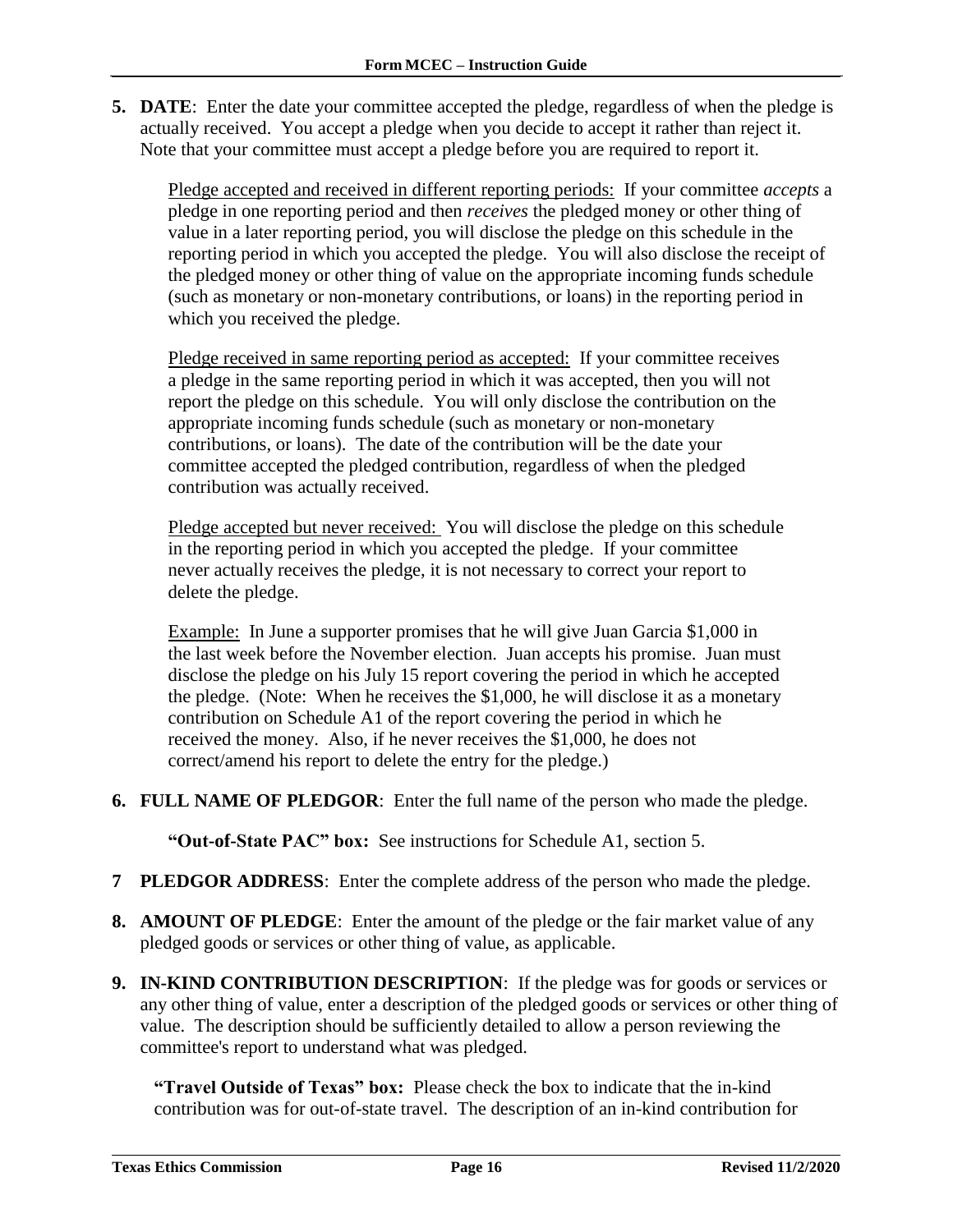travel outside of the state of Texas must include detailed information. Please report this information on Schedule T.

- **10. PRINCIPAL OCCUPATION/JOB TITLE**: Enter the pledgor's principal occupation or job title.
- **11. EMPLOYER (***Optional***)**: You may enter the employer of the pledgor in this section.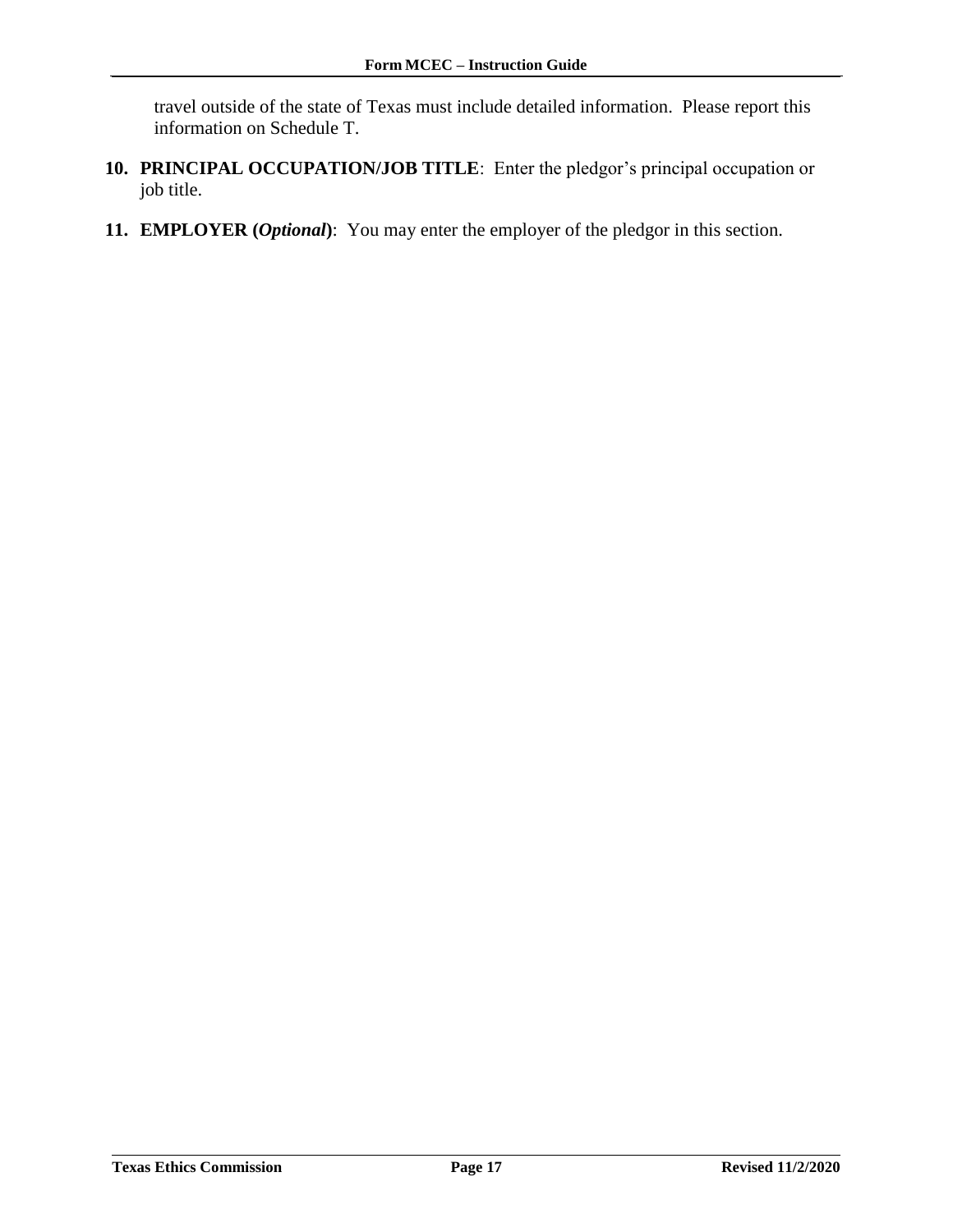# **SCHEDULE E: LOANS**

<span id="page-19-0"></span>*These instructions are for county executive committee campaign treasurers filing under the monthly filing schedule*.

Use this schedule to disclose information about loans, and guarantees of loans, accepted during the reporting period for political purposes*.*

**Itemization**: You are required to itemize all loans from financial institutions, regardless of the amount. Additionally, as a county executive committee filing under the monthly filing schedule, your committee must itemize loans exceeding \$20 that the committee accepted during the reporting period from one person. If the committee accepted two or more loans from the same person, the total of which exceeds \$20, itemize each loan separately. You must also itemize loans that are made electronically by a person other than a financial institution. Although you are not required to do so, you may also itemize on this schedule any other loans from persons other than financial institutions that do not exceed \$20 for the reporting period. If you do not itemize loans of \$20 and less from persons other than financial institutions on Schedule E, you must total all such loans and enter the lump sum total on line 4 of Schedule E.

*Each numbered item in these instructions corresponds to the same numbered item on the form.*

- **1. TOTAL PAGES SCHEDULE E**: After you have completed Schedule E, count the total number of pages. Each side of a two-sided form counts as one page.
- **2. FILER NAME**: Enter the committee's full name.
- **3. FILER ID:** See instructions for Cover Sheet, page 1, section 1.
- **4. TOTAL OF UNITEMIZED LOANS**: Enter the total amount of loans accepted during the reporting period that did not exceed \$20 in the aggregate per person and were not from financial institutions, unless the loans were made electronically.

Although you are not required to do so, you may also itemize loans of \$20 or less that are made electronically and are from persons other than financial institutions on this schedule. If you itemize some loans of \$20 or less, do not include those loans in the total you enter here. If you choose to itemize all loans of \$20 or less, do not enter a total amount here.

- **5. DATE OF LOAN**: Enter the date the committee accepted the loan.
- **6. IS LENDER A FINANCIAL INSTITUTION?**: If the committee accepted the loan from a corporation that has been legally engaged in the business of making loans for more than one year, circle the "Y" for yes. If the committee accepted the loan from any other source, circle "N" for no. Remember that a loan from a corporation that is not a financial institution that has been legally engaged in the business of making loans for more than one year is a corporate contribution. Subject to various restrictions, a corporation or labor organization may make contributions to a political party. If the county executive committee of a political party accepts contributions from a corporation or labor organization, the county chair must report those contributions and expenditures from those contributions on the "POLITICAL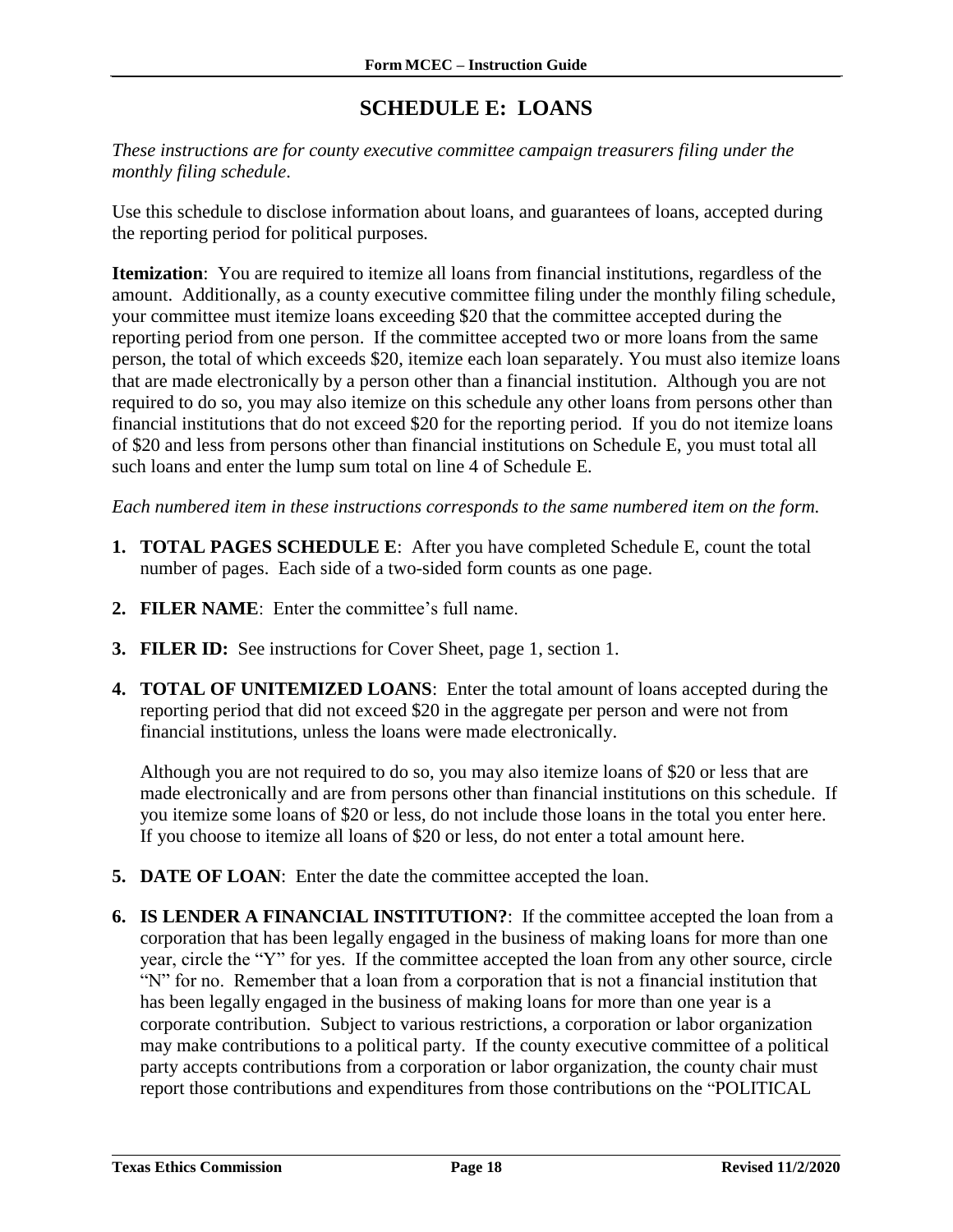PARTY REPORT REGARDING FUNDS FROM CORPORATIONS AND LABOR ORGANIZATIONS" (Form PTY-CORP).

**7. NAME OF LENDER**: Enter the full name of the person or financial institution that made the loan.

**"Out-Of-State PAC" Box:** See instructions for Schedule A1, box 5.

- **8. LENDER ADDRESS**: Enter the complete address of the person or financial institution that made the loan.
- **9. LOAN AMOUNT**: Enter the principal amount of the loan.
- **10. INTEREST RATE**: Enter the interest rate.
- **11. MATURITY DATE**: Enter the maturity date.
- **12. PRINCIPAL OCCUPATION/JOB TITLE**: You must enter the lender's principal occupation or job title if the lender is not a corporation legally engaged in the business of lending money as described by Section 251.001(2)(A) of the Election Code.
- **13. EMPLOYER** *(Optional):* You may enter the employer of the lender in this section.
- **14. DESCRIPTION OF COLLATERAL**: If there is no collateral for the loan, check the "none" box and go to Section 16. If there is collateral for the loan, enter a description of the collateral for the loan.
- **15. "Check if personal funds were deposited into political account" box:** Skip to section 16. This only applies to candidates and officeholders.
- **16. GUARANTOR INFORMATION**: If there are no guarantors for the loan, check the "Not Applicable" box and go to the next loan. If you have no further loans to report, go to the next applicable schedule.

Note: A person who guarantees all or part of a loan makes a reportable contribution in the amount of the guarantee. You must report such a contribution on this schedule, and not on Schedule A1.

- **17. NAME OF GUARANTOR**: Enter the full name of the guarantor.
- **18. GUARANTOR ADDRESS**: Enter the complete address of the guarantor.
- **19. AMOUNT GUARANTEED**: Enter the dollar amount of the loan that the guarantor has agreed to guarantee.
- **20. PRINCIPAL OCCUPATION**: Enter the principal occupation of the guarantor.
- **21. EMPLOYER**: Enter the employer of the guarantor.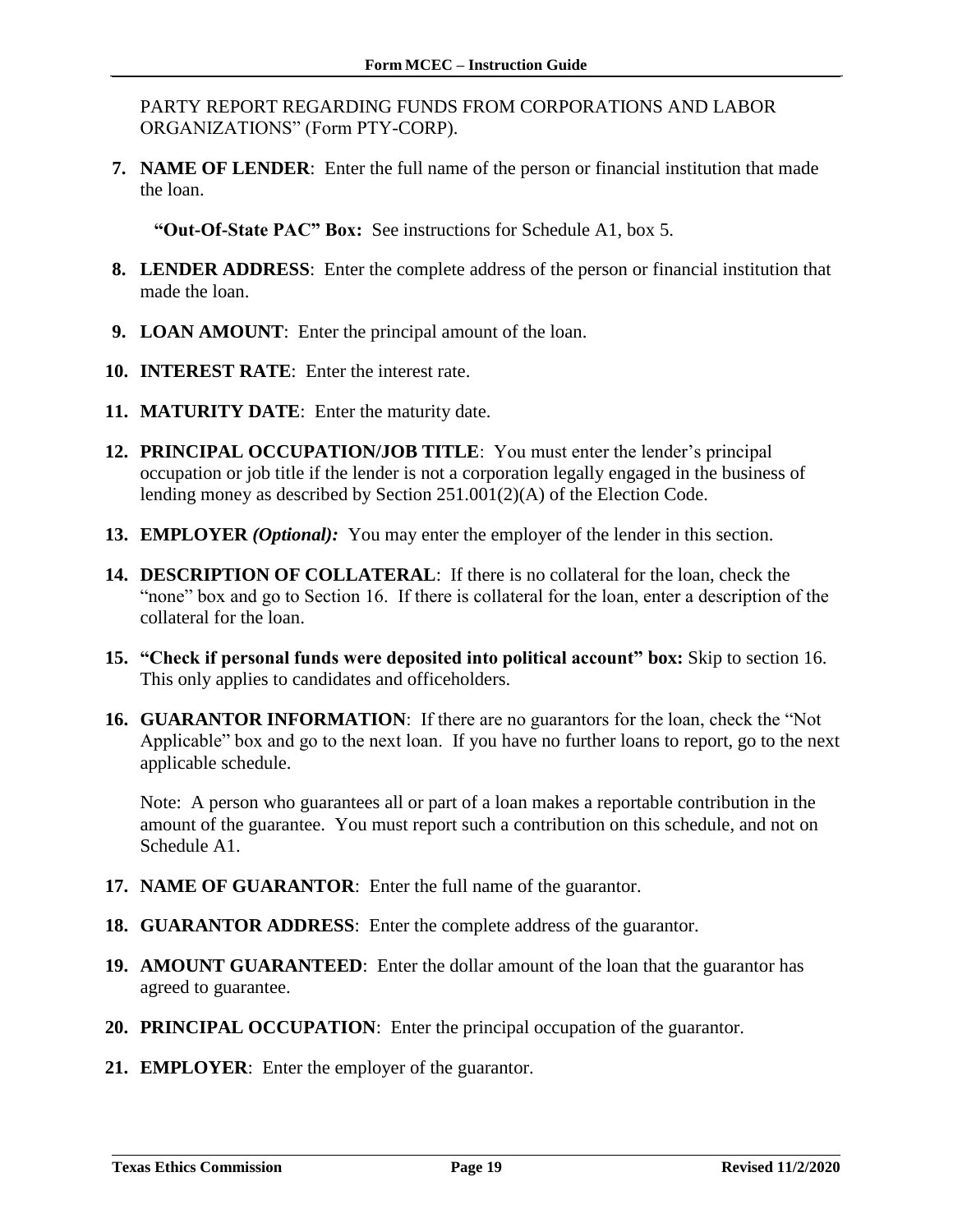## <span id="page-21-0"></span>**SCHEDULE F1: POLITICAL EXPENDITURES FROM POLITICAL CONTRIBUTIONS**

*These instructions are for county executive committee campaign treasurers filing under the monthly filing schedule.*

Use this schedule to disclose information about outgoing political payments made from political contributions during the reporting period. Do not enter on this schedule unpaid incurred obligations, the purchase of investments from political contributions, political expenditures made from personal funds, or expenditures made by credit card. (Report unpaid incurred obligations on Schedule F2; report the purchase of investments from political contributions on Schedule F3; and report expenditures made by credit card on Schedule F4.)

Expenditures Made by Credit Card: You must disclose expenditures charged to a credit card on Schedule F4 and *not* on this schedule. When you pay the credit card bill, you must disclose the payment to the credit card company on Schedule F1 (used for political payments from political contributions) or Schedule I (used for nonpolitical payments from political contributions), as applicable. See instructions for Schedule F4: Expenditures Made by Credit Card for more information.

**Itemization**: You must enter political expenditures made to an individual or entity during a reporting period that exceed \$20 under this schedule. If the committee made more than one expenditure to the same payee, the total of which exceeded \$20, enter each expenditure separately. Although you are not required to do so, you may report expenditures to one person that do not exceed \$20 on this schedule. If you choose not to itemize expenditures of \$20 and less on this schedule, you must total all unitemized expenditures and report them on Form MCEC Cover Sheet, Page 2, Section 15, Line 3.

**Note:** Do not include political expenditures made out of contributions from corporations or labor organizations on this schedule. The county chair must report those expenditures on Form PTY-CORP.

*Each numbered item in these instructions corresponds to the same numbered item on the form.*

- **1. TOTAL PAGES SCHEDULE F1**: After you have completed Schedule F1, count the total number of pages. Each side of a two-sided form counts as one page.
- **2. FILER NAME**: Enter the committee's full name.
- **3. FILER ID:** See instructions for Cover Sheet, page 1, section 1.
- **4. DATE:** Enter the date the expenditure was made. Remember: Expenditure obligations your committee incurred in this reporting period *but have not yet paid* are entered on Schedule F2. Expenditures made by credit card are entered on Schedule F4.
- **5. PAYEE NAME**: Enter the full name of the person to whom the expenditure was made.

Note**:** If you make an expenditure for goods or services to benefit a candidate, officeholder, or other committee, enter the name of the vendor who sold the goods or services to the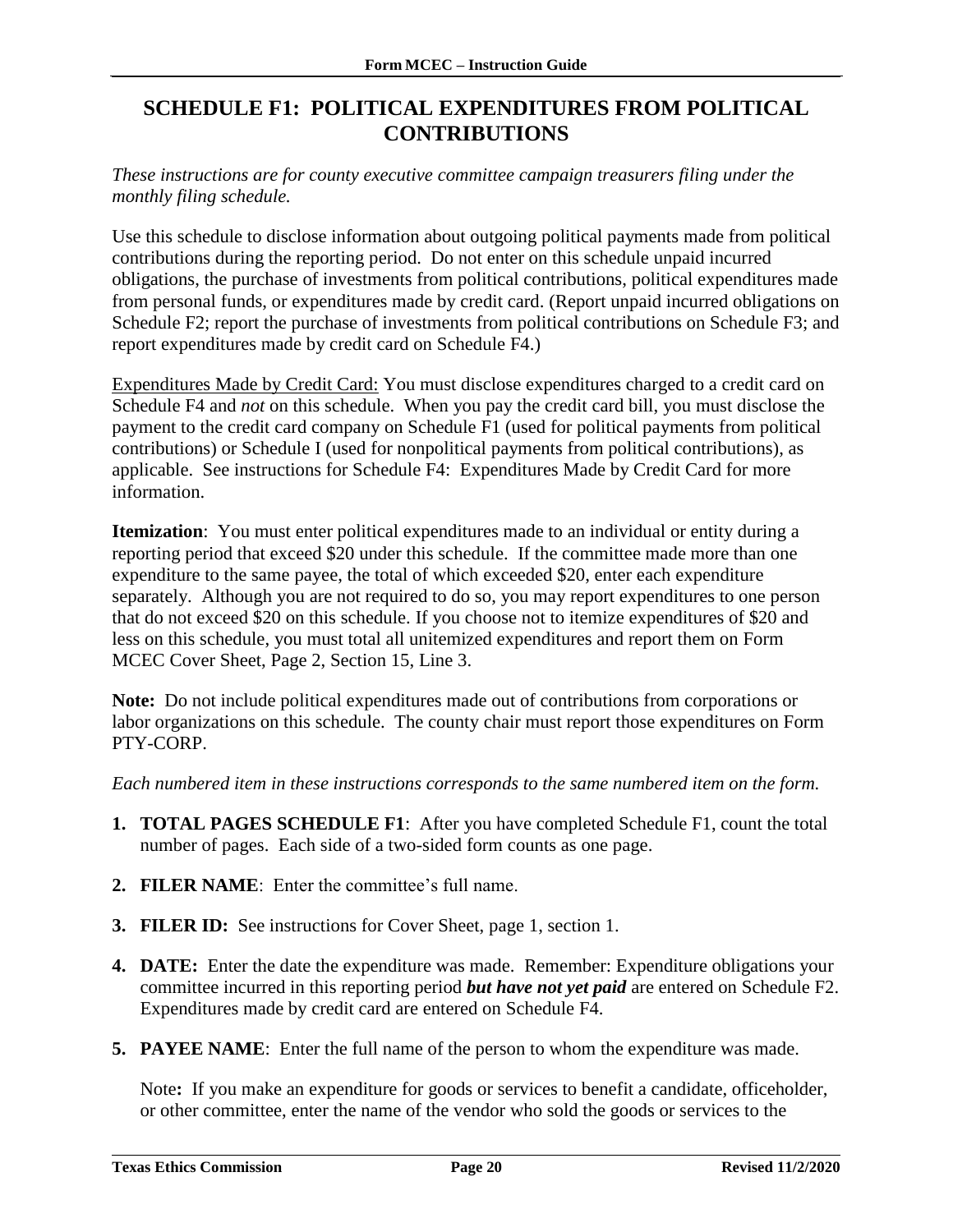committee. Do not enter the name of the person for whose benefit the committee made the expenditure. Include that information under Section 8, "Purpose of Expenditure."

- **6. AMOUNT**: Enter the exact amount of the expenditure.
- **7. PAYEE ADDRESS**: Enter the complete address of the person to whom the expenditure was made.
- **8. PURPOSE OF EXPENDITURE:** You must disclose the purpose of the expenditure in two parts: Category and Description. Merely disclosing the category of goods, services, or other thing of value for which the expenditure is made does not adequately describe the purpose of an expenditure.
	- **(a) Category:** Select a category of goods, services, or other thing of value for which an expenditure is made. Examples of acceptable categories include:

Advertising Expense

Accounting/Banking

Consulting Expense

Contributions/Donations Made By Candidate/Officeholder/Political Committee

Credit Card Payment

Event Expense

Fees

Food/Beverage Expense

Gifts/Awards/Memorials Expense

Legal Services

Loan Repayment/Reimbursement

Office Overhead/Rental Expense

Polling Expense

Printing Expense

Salaries/Wages/Contract Labor

Solicitation/Fundraising Expense

Transportation Equipment and Related Expense

Travel In District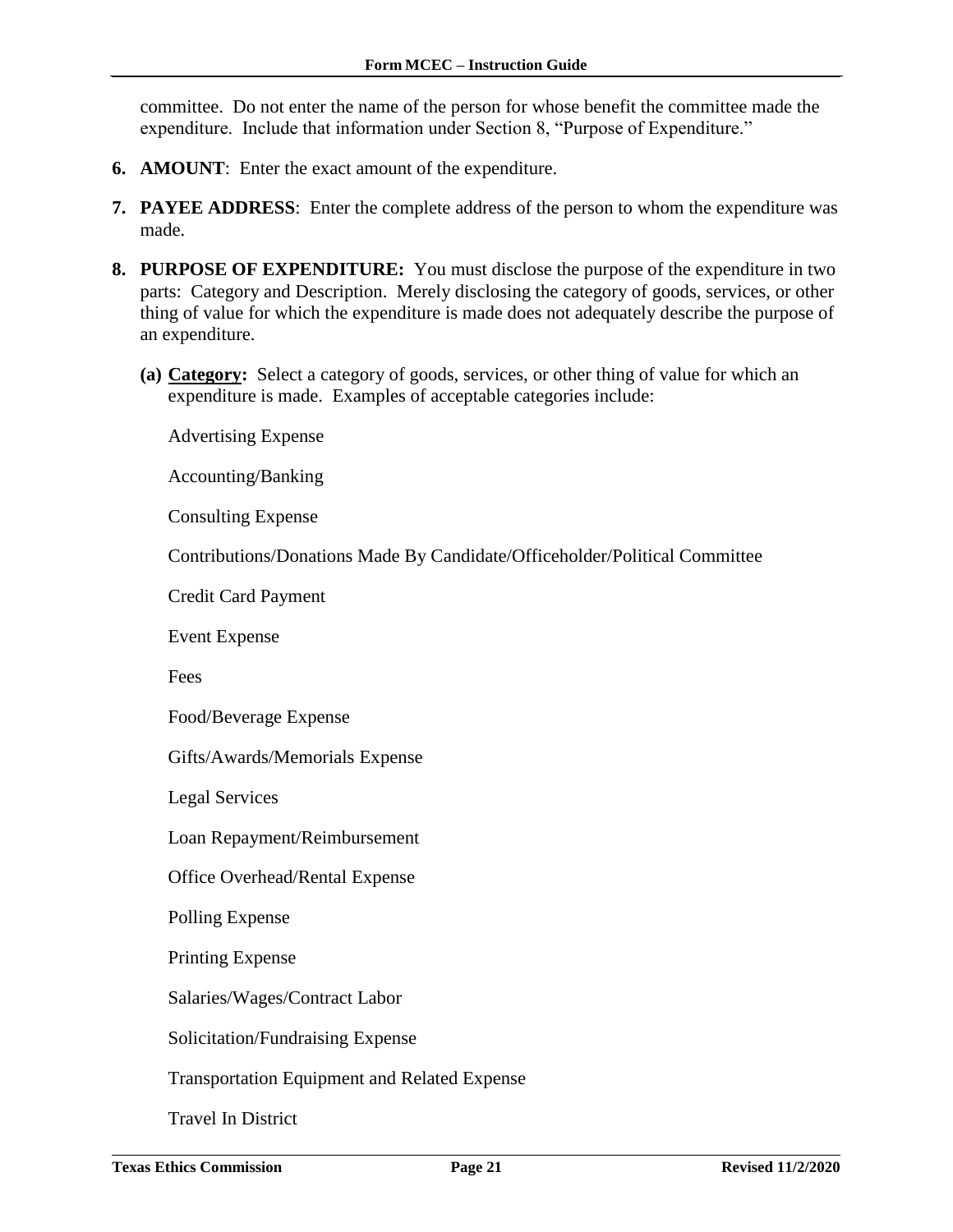Travel Out Of District

Other (Enter your own category, if none of the listed categories apply.)

**(b) Description:** Enter a brief statement or description of the political committee activity that is conducted by making the political payment. The brief statement or description must include the item or service purchased and must be sufficiently specific, when considered within the context of the description of the category, to make the reason for the expenditure clear. State whether the expenditure was to support or oppose a candidate, officeholder, political party, or ballot measure, and identify the candidate, officeholder, political party, or ballot measure.

**"Check if travel outside of Texas" box:** The description of a political expenditure for travel outside of the state of Texas must include detailed information. Please report this information on Schedule T.

**"Check if Austin, TX, officeholder living expense" box:** Check this box if the expenditure is an officeholder expense for living in Austin, Texas.

For examples of acceptable ways to disclose the purpose of an expenditure, including both a description of the category of goods or services received in exchange for the expenditure and a brief statement or description of the candidate or officeholder activity that is conducted by making the expenditure, please see the "Examples: Purpose of Expenditures" on page 39.

**9. DIRECT EXPENDITURE TO BENEFIT CANDIDATE/OFFICEHOLDER:** If the committee made a direct campaign expenditure to benefit a candidate or officeholder, enter the full name of the candidate or officeholder and the name of the office sought or held, including the district, precinct, or other designation of the office, as applicable. (Attach additional sheets to list multiple candidates.) Do not complete this section if the expenditure was not a direct campaign expenditure.

NOTE*:* Do NOT complete this section if your committee is the principal political committee for a political party in the state or in a county and the direct campaign expenditure is made on behalf of a slate of two or more nominees of the party.

A "direct campaign expenditure" to benefit a candidate is not a "political contribution" to that candidate. A direct campaign expenditure is a campaign expenditure that the committee made on someone else's behalf and without the prior consent or approval of that person. This is in contrast to a political contribution, which the person has the opportunity to accept or reject.

Example: If the committee made an expenditure to prepare and distribute an endorsement letter in support of a candidate and the committee did not get the candidate's approval *before* it made the expenditure, the committee made a *direct campaign expenditure.* However, if the committee asked for and received the candidate's approval before making the expenditure, the committee made an *inkind contribution* to the candidate.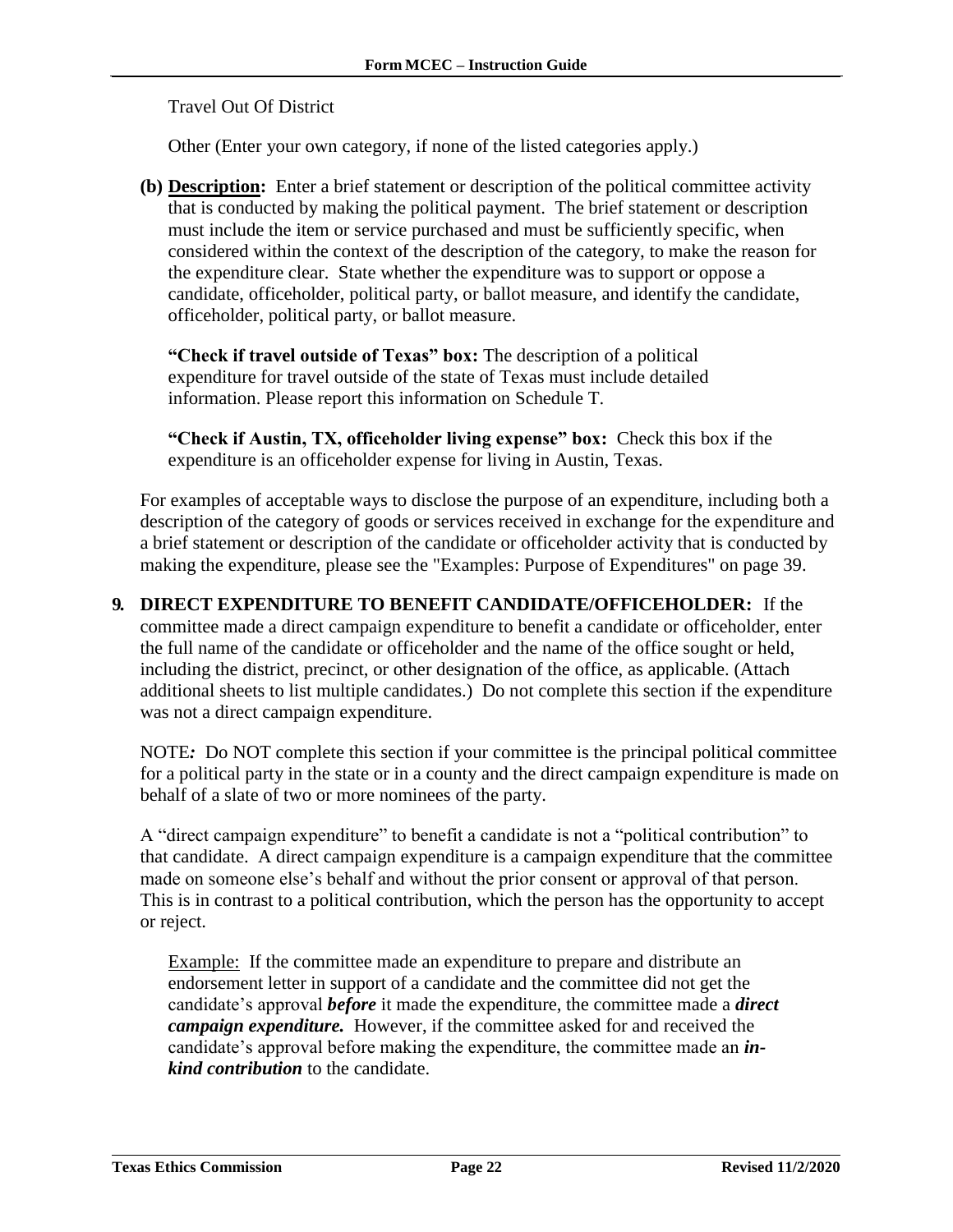# **SCHEDULE F2: UNPAID INCURRED OBLIGATIONS**

<span id="page-24-0"></span>*These instructions are for county executive committee campaign treasurers filing under the monthly filing schedule.*

Use this schedule to disclose information about obligations to make an expenditure that your committee incurred during the reporting period but have not yet paid. Do not enter on this schedule obligations that were incurred and paid during the reporting period, or other outgoing funds. (Report obligations incurred and paid during the reporting period on Schedule F1, F3, or I, as appropriate; report expenditures made by credit card on Schedule F4.)

**Itemization**: Itemization requirements differ depending on whether the unpaid incurred obligation is for a political or non-political expenditure.

Unpaid Incurred Political Obligations: As a county executive committee filing under the monthly filing schedule, your committee is required to itemize incurred expenditures that exceed \$20 (in the aggregate) to a single payee. If your committee incurred two or more political expenditures to the same payee, the total of which exceeded \$20, enter each incurred expenditure obligation separately Although you are not required to do so, you may also itemize on Schedule F2 incurred political expenditures to a single payee that do not exceed \$20 for the reporting period. If you do not itemize incurred political expenditures of \$20 and less on Schedule F2, you must total all such incurred political expenditures and enter the lump sum total on Line 4 of this schedule.

Unpaid Incurred Non-Political Obligations: Your committee is required to itemize any non-political expenditure, regardless of the amount. If your committee incurred two or more non-political expenditures to the same payee, enter each incurred expenditure obligation separately.

**Note:** Do not include incurred expenditure obligations from contributions from corporations or labor organizations on this schedule. The county chair must report those incurred obligations from those corporate contributions on Form PTY-CORP.

*Each numbered item in these instructions corresponds to the same numbered item on the form.*

- **1. TOTAL PAGES SCHEDULE F2**: After you have completed Schedule F2, count the total number of pages. Each side of a two-sided form counts as one page.
- **2. FILER NAME**: Enter the committee's full name.
- **3. FILER ID**: See instructions for Cover Sheet, page 1, section 1.
- **4**. **TOTAL OF UNITEMIZED UNPAID INCURRED OBLIGATIONS**: Enter the total amount of political obligations incurred during the reporting period that do not exceed \$20 in the aggregate per person, unless itemized on this schedule. You are not required to itemize unpaid incurred political obligations of \$20 or less, but if you choose to do so, do not include those unpaid incurred obligations in the total you enter here.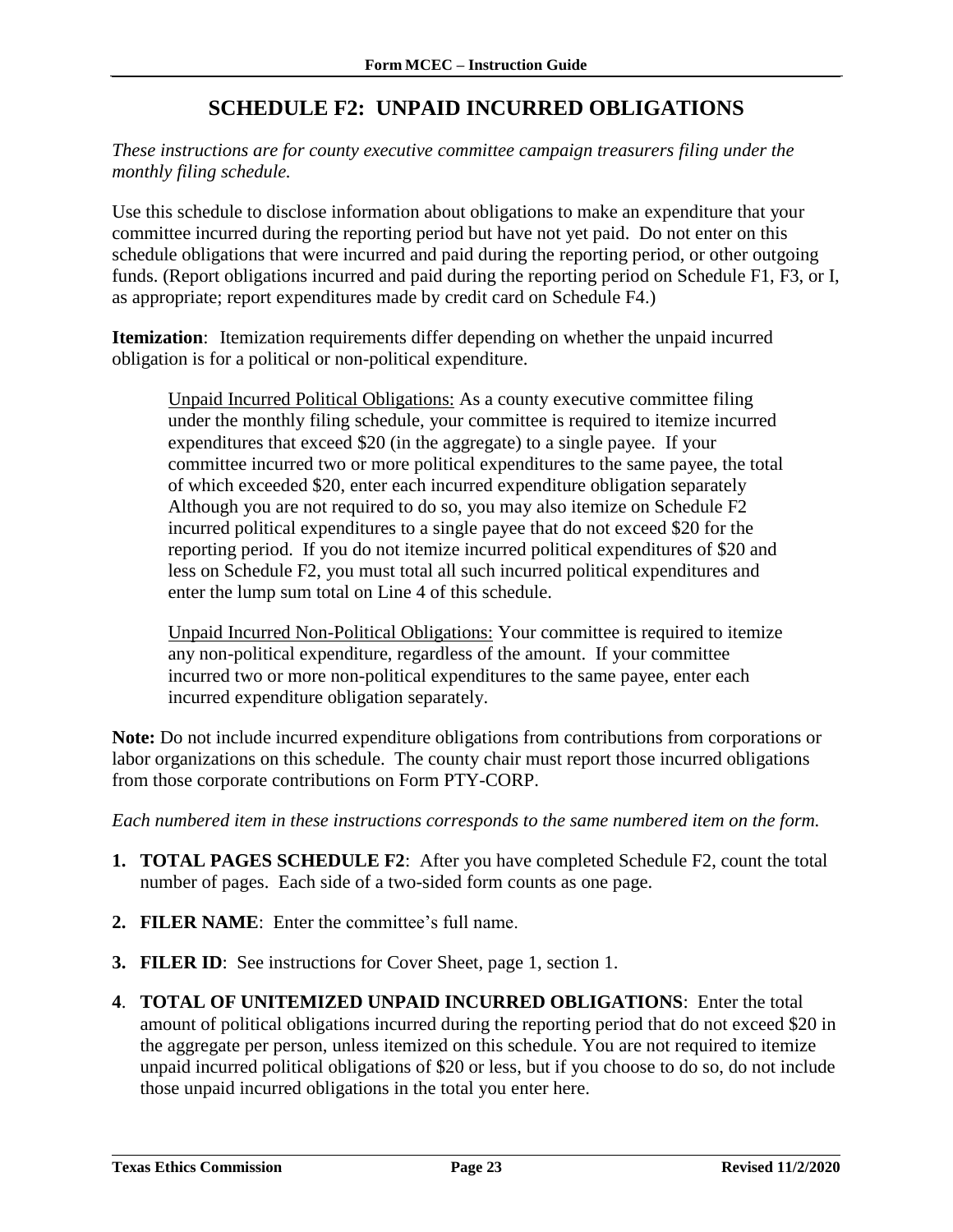- **5. DATE**: Enter the date your committee incurred the expenditure obligation. Remember: Expenditure obligations you incurred *and* paid in this reporting period are entered on Schedule F1 or I, as applicable. Expenditures made by credit card are disclosed on Schedule F4.
- **6. PAYEE NAME**: Enter the full name of the payee of the expenditure obligation.

Note: If you incurred an obligation for goods or services to benefit a candidate, officeholder, or other committee, enter the name of the vendor of the goods or services. Do not enter the name of the person for whose benefit you incurred the obligation. Include that information under section 10, "Purpose of Expenditure."

- **7. AMOUNT**: Enter the amount of the incurred expenditure obligation.
- **8. PAYEE ADDRESS**: Enter the complete address of the payee of the expenditure obligation.
- **9. TYPE OF EXPENDITURE**: Check only one box to indicate whether the incurred obligation was political or non-political.

A non-political expenditure is an expenditure that is neither a campaign expenditure nor an officeholder expenditure. As a practical matter, *very few* expenditures made from political contributions are non-political expenditures. For instance, expenditures for administrative expenses, banking fees, and professional dues are typically political expenditures.

- **10. PURPOSE OF EXPENDITURE**: See instructions for Schedule F1, section 8.
- **11. DIRECT EXPENDITURE TO BENEFIT CANDIDATE/OFFICEHOLDER**: See instructions for Schedule F1, section 9.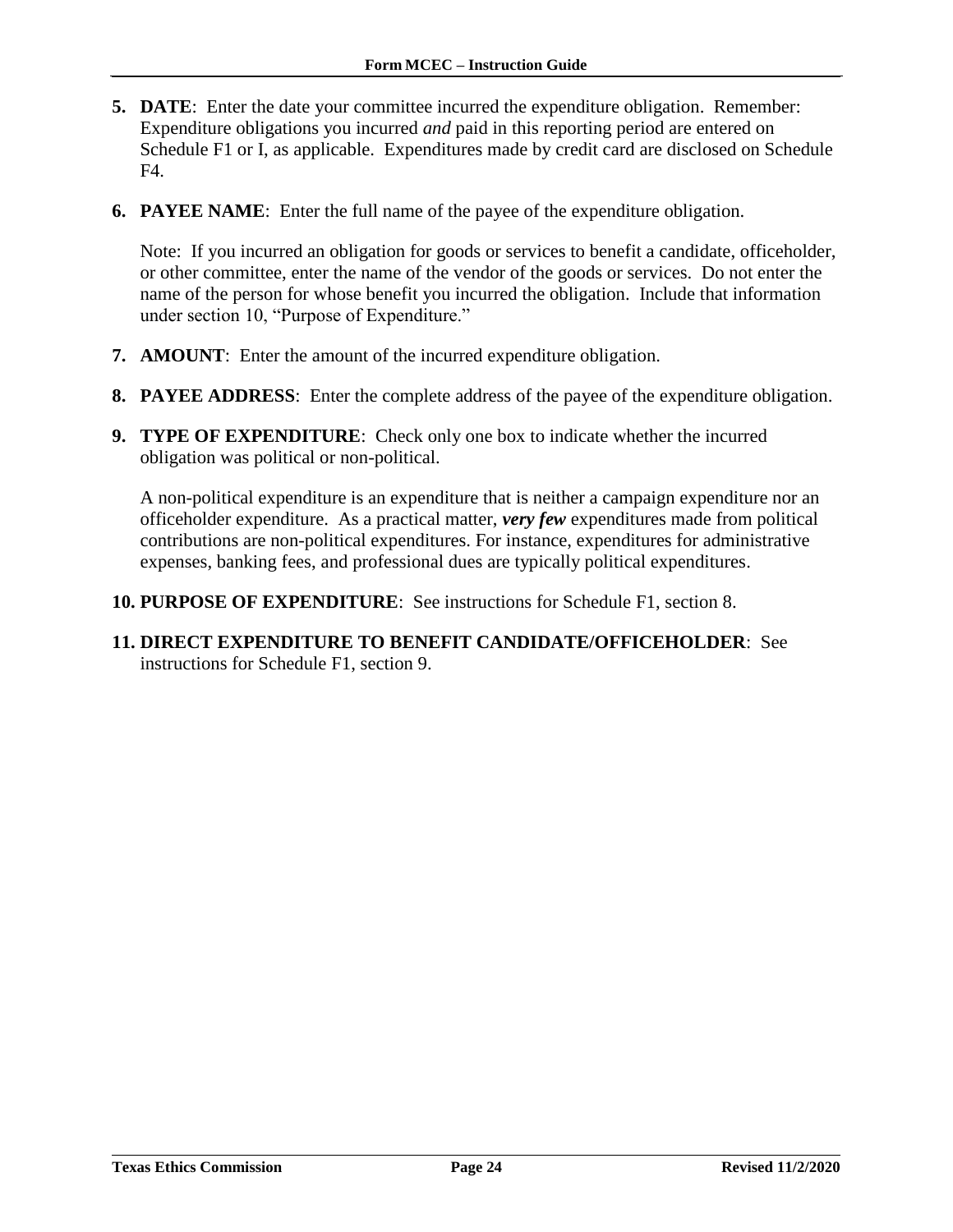# <span id="page-26-0"></span>**SCHEDULE F3: PURCHASE OF INVESTMENTS FROM POLITICAL CONTRIBUTIONS**

*These instructions are for county executive committee campaign treasurers filing under the monthly filing schedule.*

Use this schedule to disclose information about investments purchased from political contributions during the reporting period. Do not enter on this schedule other types of outgoing funds or activity, such as political payments, unpaid incurred expenditure obligations, or expenditures made by credit card. (Report political payments on Schedule F1; report unpaid incurred expenditure obligations on Schedule F2; and report expenditures made by credit card on Schedule F4.)

**Itemization**: You are required to itemize investments that exceed \$120. If your committee made two or more payments to the same payee to purchase an investment, the total of which exceeded \$120, enter each payment separately. Although you are not required to do so, you may also itemize on Schedule F3 a political payment to purchase an investment that does not exceed \$120 for the reporting period.

*Each numbered item in these instructions corresponds to the same numbered item on the form.*

- **1. TOTAL PAGES SCHEDULE F3**: After you have completed Schedule F3, count the total number of pages. Each side of a two-sided form counts as one page.
- **2. FILER NAME**: Enter the committee's full name.
- **3. FILER ID**: See instructions for Cover Sheet, page 1, section 1.
- **4. DATE**: Enter the date your committee purchased the investment.
- **5. NAME OF PERSON FROM WHOM INVESTMENT IS PURCHASED**: Enter the full name of the person or entity from whom you purchased the investment. If you purchased the investment from an individual, enter the full first and last name, and suffix (Jr., III, etc.) if applicable (title is optional). If you purchased the investment from an entity, enter the full name of the entity.
- **6. ADDRESS OF PERSON FROM WHOM INVESTMENT IS PURCHASED**: Enter the complete address of the person or entity from whom you purchased the investment.
- **7. DESCRIPTION OF INVESTMENT**: Enter a brief statement or description of the investment (for example, "ten shares of stock in ABC Company").
- **8. AMOUNT OF INVESTMENT**: Enter the amount of the investment purchased.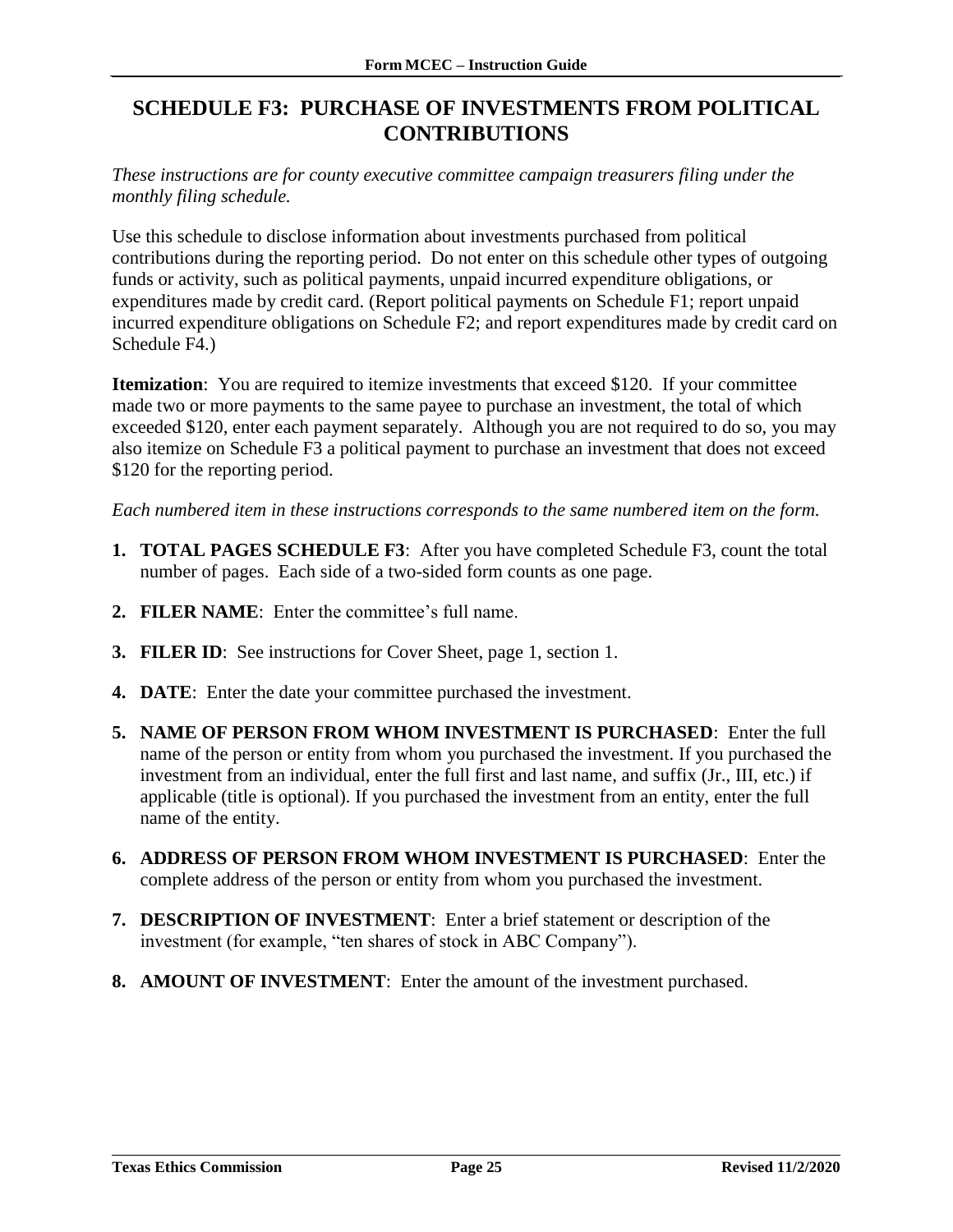## **SCHEDULE F4: EXPENDITURES MADE BY CREDIT CARD**

<span id="page-27-0"></span>*These instructions are for county executive committee campaign treasurers filing under the monthly filing schedule.*

Use this schedule to disclose information about expenditures made by a credit card. You must disclose expenditures charged to a credit card on this schedule and identify the individual, entity, or vendor who receives payment from the credit card company. When you pay the credit card bill, you must disclose the payment to the credit card company on Schedule F1 (used for political payments from political contributions) or Schedule I (used for nonpolitical payments from political contributions), as applicable.

Do not enter on this schedule political expenditures from political contributions or unpaid incurred obligations. (Report political expenditures from political contributions on Schedule F1; report unpaid incurred obligations on Schedule F2.)

For examples regarding the disclosure of expenditures made by credit card, please see "Examples: Reporting Expenditures Made by Credit Card" on page 35.

**Note***:* Do not include credit card expenditures to be paid out of contributions from corporations or labor organizations on this schedule. The county chair must report those credit card expenditures to be paid out of those corporate contributions using Form PTY-CORP.

**Itemization:** Itemization requirements differ depending on whether the expenditure made by a credit card is for a political or non-political expenditure.

Political Expenditures Made by Credit Card: You must itemize political expenditures made by credit card that exceed \$20 (in the aggregate) to a single payee. If you made two or more expenditures to the same payee, the total of which exceeded \$20, enter each expenditure made by credit card separately. Although you are not required to do so, you may also report political expenditures made by credit card that do not exceed \$20 in the reporting period on this schedule. If you choose not to itemize political expenditures made by credit card of \$20 and less on this schedule, you must total all unitemized political expenditures and report them in section 4 of this Schedule. You must also include that amount in the total unitemized political expenditures of \$20 or less on MCEC Cover Sheet, page 2, section 15, line 3.

Non-Political Expenditures Made by Credit Card: You must itemize any nonpolitical expenditure made by credit card, regardless of the amount.

*Each numbered item in these instructions corresponds to the same numbered item on the form.*

- **1. TOTAL PAGES SCHEDULE F4:** After you have completed Schedule F4, count the total number of pages. Each side of a two-sided form counts as one page.
- **2. FILER NAME:** Enter your full name.
- **3. FILER ID:** See instructions for Cover Sheet, page 1, section 1.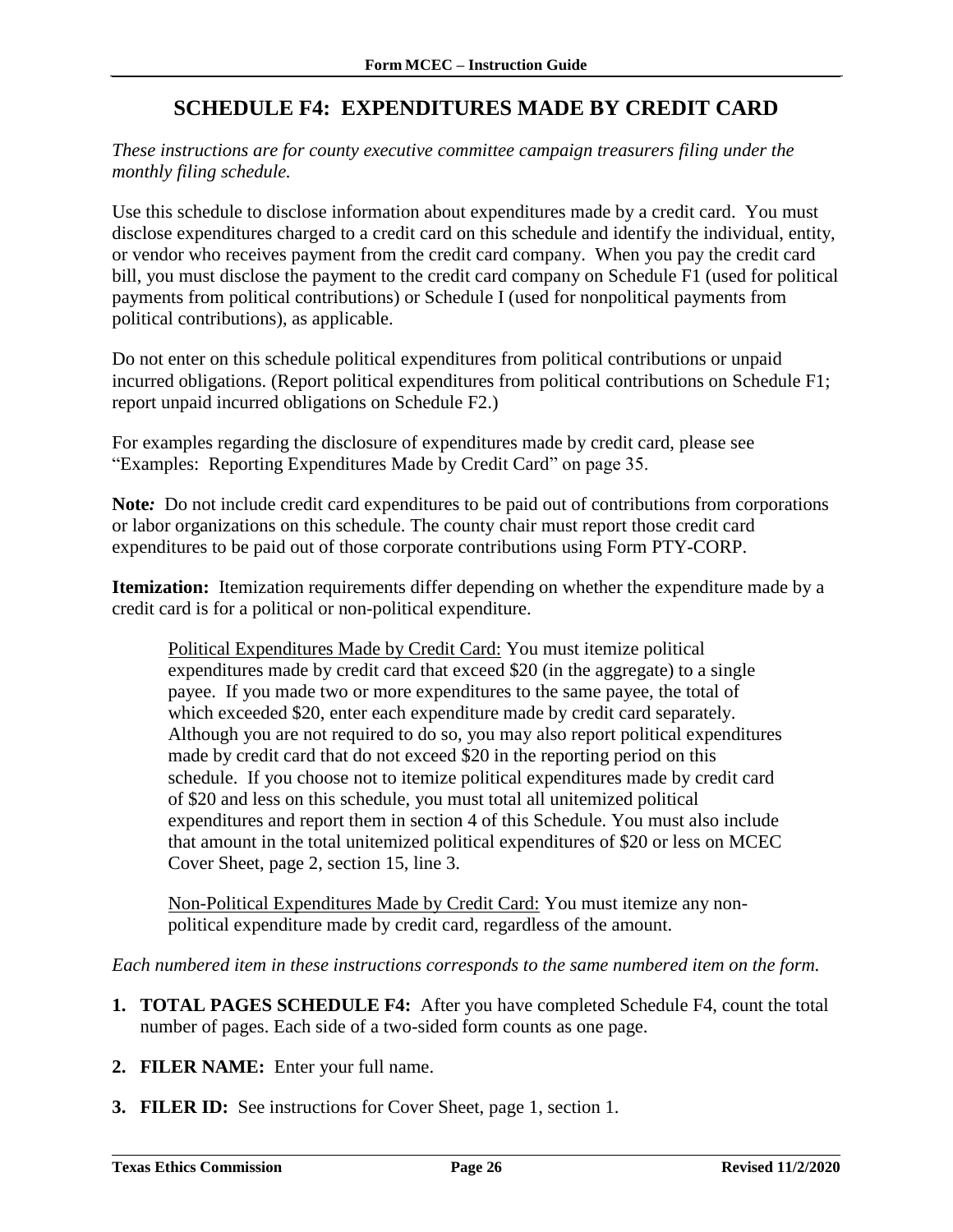- **4. TOTAL OF UNITEMIZED EXPENDITURES CHARGED TO A CREDIT CARD:**  Enter the total amount of political expenditures charged to a credit card during the reporting period that do not exceed \$20 in the aggregate per person, unless itemized on this schedule. You are not required to itemize political expenditures made by credit card of \$20 or less, but if you choose to do so, do not include those political expenditures made by credit card in the total you enter here.
- **5. DATE:** Enter the date you made the expenditure by credit card.

Note*:* There is a special reporting rule for expenditures made by credit card. For reports due 30 days and 8 days before an election (pre-election reports) and for runoff reports, the date of the credit card expenditure is the date the credit card is used. For other reports, the date of the credit card expenditure is either the date of the charge or the date the credit card statement is received. *A filer can never go wrong by disclosing the date of the expenditure as the date of the charge.*

**6. PAYEE NAME:** See instructions for Schedule F1, section 5. Disclose the name of the vendor who sold you the goods or services as the payee, NOT the credit card company. You do not report the name of the credit card company on this schedule.

Note: If you made an expenditure for goods or services to benefit another candidate, officeholder, or committee, enter the name of the vendor of the goods or services. Do not enter the name of the person for whose benefit you made the expenditure. Include that information under section 10, "Purpose of Expenditure."

- **7. AMOUNT:** Enter the amount of the credit card expenditure.
- **8. PAYEE ADDRESS:** Enter the complete address of the payee of the credit card expenditure.
- **9. TYPE OF EXPENDITURE:** Check only one box to indicate whether the credit card expenditure was political or non-political.

A non-political expenditure is an expenditure that is neither a campaign expenditure nor an officeholder expenditure. As a practical matter, *very few* expenditures made from political contributions are non-political expenditures. For instance, expenditures for administrative expenses, banking fees, and professional dues are typically political expenditures.

**10. PURPOSE OF EXPENDITURE:** See instructions for Schedule F1, section 8.

Note*:* Do not choose "Credit Card Payment" as the category for an expenditure made by credit card when an individual, entity, or vendor receives payment from the credit card company. Instead, choose the category that corresponds to the goods, services, or other thing of value purchased from the individual, entity, or vendor.

**11. DIRECT CAMPAIGN EXPENDITURE TO BENEFIT CANDIDATE/OFFICEHOLDER:**  See instructions for Schedule F1, section 9.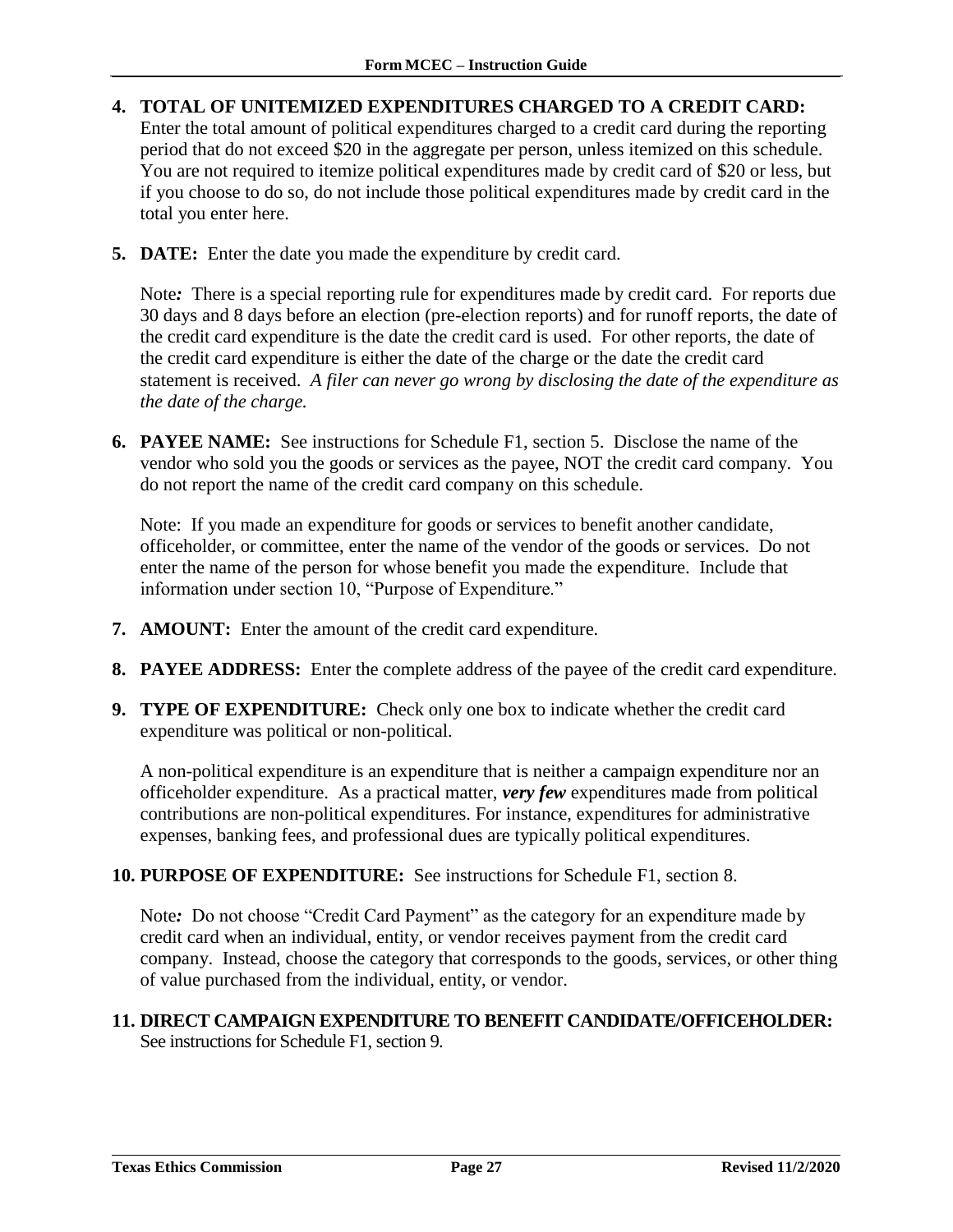# <span id="page-29-0"></span>**SCHEDULE I: NON-POLITICAL EXPENDITURES MADE FROM POLITICAL CONTRIBUTIONS**

#### *These instructions are for county executive committee campaign treasurers filing under the monthly filing schedule.*

Use this schedule to disclose information about non-political expenditures from political contributions that were made during the reporting period. Do not enter other types of outgoing funds or activity, such as political expenditures, investment purchases, unpaid incurred expenditure obligations, or expenditures made by credit card. (Report political expenditures, unpaid incurred obligations, investment purchases, or non-political expenditures made by credit card on Schedules F1, F2, F3, or F4, respectively.)

Expenditures Made by Credit Card**:** You must disclose non-political expenditures charged to a credit card on Schedule F4 and *not* on this schedule. When you pay the credit card bill, you must disclose the payment to the credit card company on Schedule F1 (used for political payments from political contributions) or Schedule I (used for nonpolitical payments from political contributions), as applicable. See instructions for Schedule F4: Expenditures Made by Credit Card for more information.

**Itemization**: You must enter all non-political expenditures from political contributions on this schedule, regardless of the amount. If your committee made two or more payments to the same payee, enter each payment separately. A non-political expenditure is an expenditure that is neither a campaign expenditure nor an officeholder expenditure. As a practical matter, *very few* expenditures made from political contributions are non-political expenditures. For instance, expenditures for administrative expenses, banking fees, and professional dues are typically political expenditures.

*Each numbered item in these instructions corresponds to the same numbered item on the form.*

- **1. TOTAL PAGES SCHEDULE I**: After you have completed Schedule I, count the total number of pages. Each side of a two-sided form counts as one page.
- **2. FILER NAME**: Enter the committee's full name.
- **3. FILER ID**: See instructions for Cover Sheet, page 1, section 1.
- **4. DATE**: Enter the date the expenditure was made. See instructions for Schedule F1, section 4.
- **5. PAYEE NAME**: See instructions for Schedule F1, section 5.
- **6. AMOUNT:** Enter the exact amount of the expenditure.
- **7. PAYEE ADDRESS**: Enter the complete address of the person to whom the expenditure was made.
- **8. PURPOSE OF EXPENDITURE:** See instructions for Schedule F1, section 8.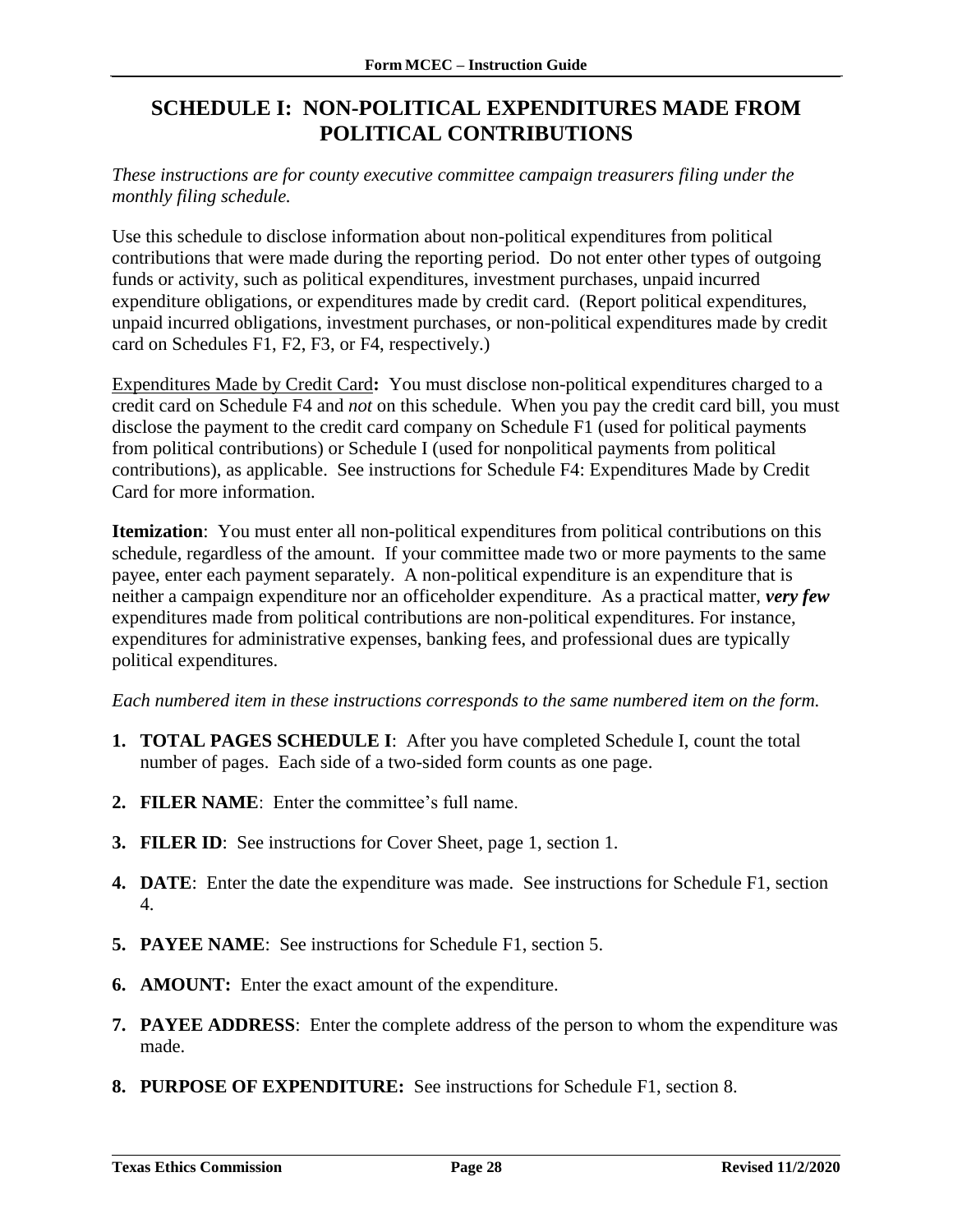# <span id="page-30-0"></span>**SCHEDULE K: INTEREST, CREDITS, GAINS, REFUNDS, AND CONTRIBUTIONS RETURNED TO FILER**

Use this schedule to report information regarding any credit, interest, rebate, refund, reimbursement, or return of a deposit fee resulting from the use of a political contribution, any proceeds of the sale of an asset purchased with a political contribution, any other gain from a political contribution, or any political contribution returned to the committee during the reporting period.

**Itemization:** You must enter any credit, interest, rebate, refund, reimbursement, or return of a deposit fee resulting from the use of a political contribution; any proceeds of the sale of an asset purchased with a political contribution, the amount of which exceeds \$120; any other gain from a political contribution, the amount of which exceeds \$120; and any political contributions previously made to a candidate, officeholder, or another political committee that were returned to your committee during the reporting period. Contributions returned to your committee must be itemized regardless of the amount of the contribution. Although you are not required to do so, you may also itemize on Schedule K a credit, gain, refund, or interest that does not exceed \$120 for the reporting period.

*Each numbered item in these instructions corresponds to the same numbered item on the form.*

- **1. TOTAL PAGES SCHEDULE K:** After you have completed Schedule K, count the total number of pages. Each side of a two-sided form counts as one page.
- **2. FILER NAME:** Enter your full name.
- **3. FILER ID:** See instructions for Cover Sheet, page 1, section 1.
- **4. DATE:** Enter the date the credit/gain/refund/returned contribution was received or the interest was earned, as applicable.
- **5. NAME OF PERSON FROM WHOM AMOUNT IS RECEIVED:** Enter the full name of the person or business from whom the credit/gain/refund/returned contribution or interest was received. If the person is an individual, enter the full name, first, last, and suffix (Jr., III, etc.) if applicable (title is optional). If the person or business is an entity, enter the full name of the entity.
- **6. ADDRESS OF PERSON FROM WHOM AMOUNT IS RECEIVED:** Enter the complete address of the person or business from whom the credit/gain/refund/returned contribution or interest was received.
- **7. PURPOSE FOR WHICH AMOUNT IS RECEIVED:** Enter a brief statement or description of the purpose for which the amount was received (for example, "phone service deposit return" "returned contribution" or "interest on savings account").

**"Check if political contribution returned to filer" box:** If the incoming credit/gain was originally made by you in the form of a political contribution to a candidate or other political committee and was returned to you in this reporting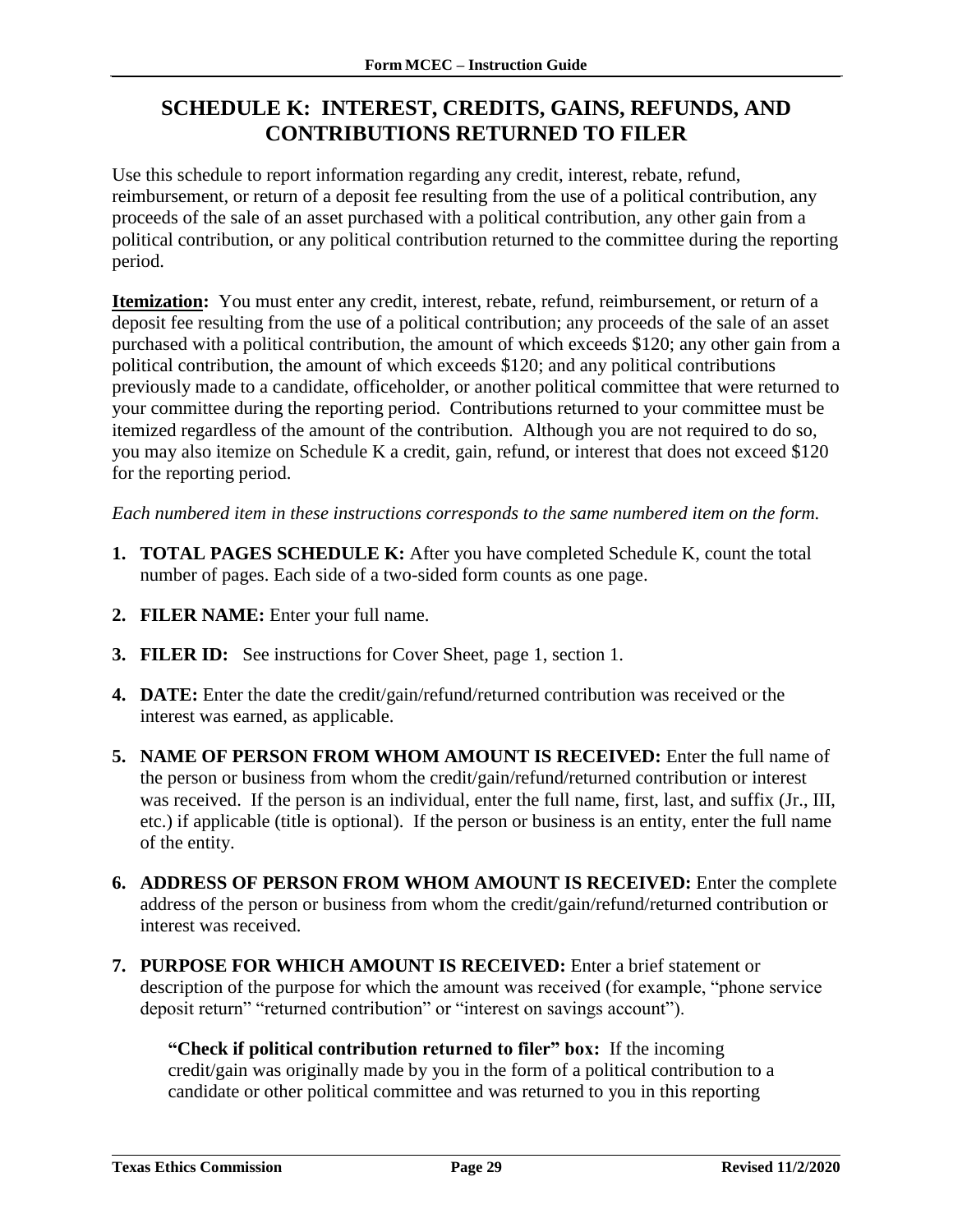period, check this box. Contributions returned to your committee must be itemized regardless of the amount of the contribution.

**8. AMOUNT:** Enter the exact dollar amount of the credit/gain/refund/returned contribution or interest.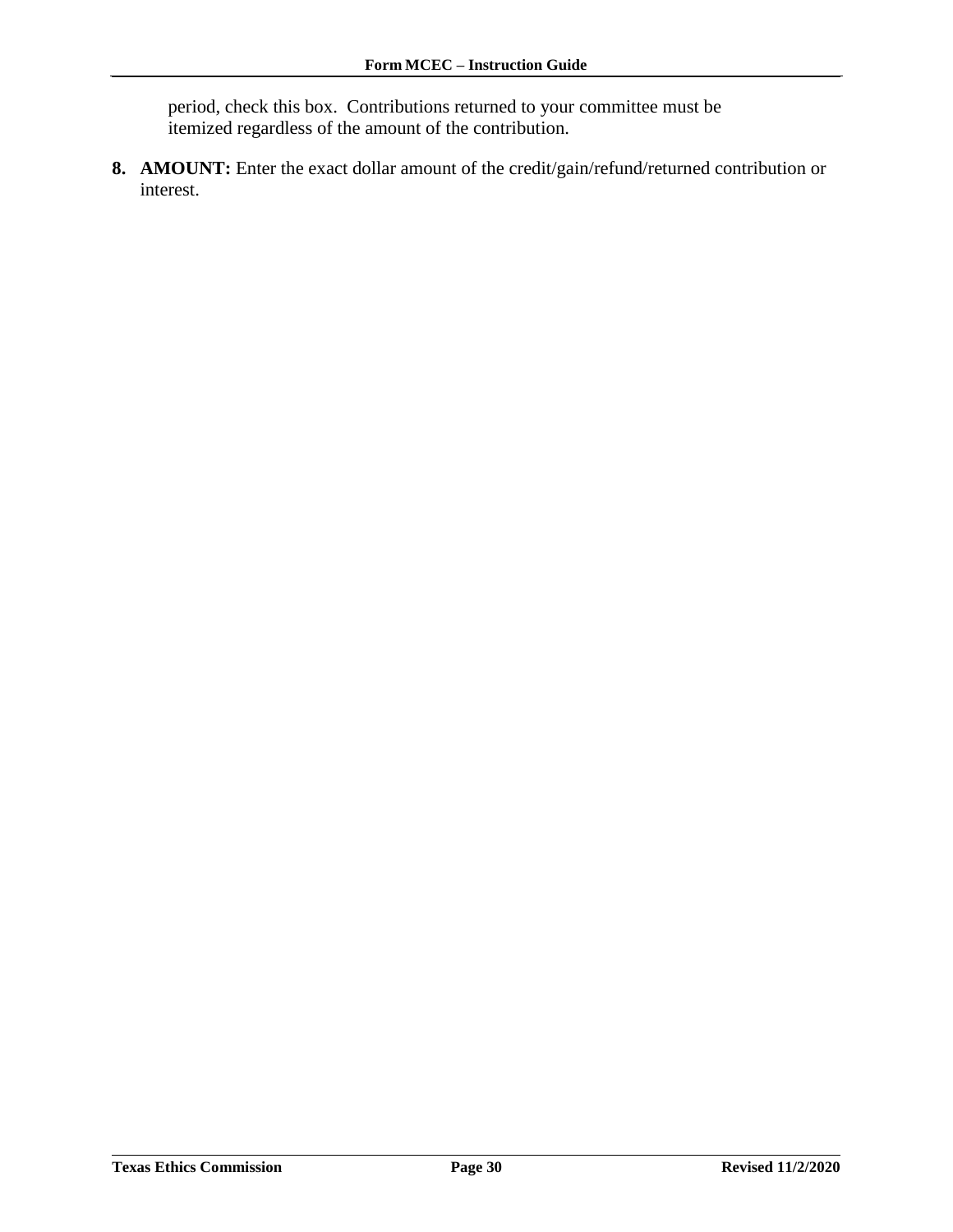# <span id="page-32-0"></span>**SCHEDULE T: IN-KIND CONTRIBUTIONS OR POLITICAL EXPENDITURES FOR TRAVEL OUTSIDE OF TEXAS**

*These instructions are for candidates, officeholders, committees, or political parties using SCHEDULE T: IN-KIND CONTRIBUTIONS OR POLITICAL EXPENDITURES FOR TRAVEL OUTSIDE OF TEXAS.*

Use this schedule to disclose information about contributions accepted or expenditures made for travel outside of the state of Texas during the reporting period. In addition to completing this schedule, you must also report the actual contribution or expenditure on the appropriate schedule or form. The law requires detailed information regarding in-kind contributions or political expenditures for travel outside of the state of Texas.

*Each numbered item in these instructions corresponds to the same numbered item on the form.*

- **1. TOTAL PAGES SCHEDULE T**: After you have completed Schedule T, count the total number of pages. Each side of a two-sided form counts as one page.
- **2. FILER NAME**: Enter the full name of the candidate, committee, or party on whose report you are including this schedule.
- **3. FILER ID**: If you are filing with the Commission, enter your filer identification number. If you do not file with the Commission, you are not required to enter a filer identification number.
- **4. NAME OF CONTRIBUTOR / CORPORATION OR LABOR ORGANIZATION / PLEDGOR / PAYEE:** Enter the full name of the contributor / corporation or labor organization / pledgor / payee as it appears on the schedule or form on which you reported the actual contribution or expenditure.
- **5. CONTRIBUTION / EXPENDITURE REPORTED ON:** Check the appropriate box for the schedule or form on which you reported the actual contribution or expenditure.
- **6. DATES OF TRAVEL**: Enter the dates on which the travel occurred.
- **7. NAME OF PERSON(S) TRAVELING**: Enter the name of the person or persons traveling on whose behalf the travel was accepted or on whose behalf the expenditure was made.
- **8. DEPARTURE CITY OR NAME OF DEPARTURE LOCATION**: Enter the name of the departure city or the name of each departure location.
- **9. DESTINATION CITY OR NAME OF DESTINATION LOCATION**: Enter the name of the destination city or the name of each destination location.
- **10. MEANS OF TRANSPORTATION**: Enter the method of travel (e.g., airplane, bus, boat, car, etc.).
- **11. PURPOSE OF TRAVEL:** Enter the campaign or officeholder purpose of the travel, including the name of a conference, seminar, or other event.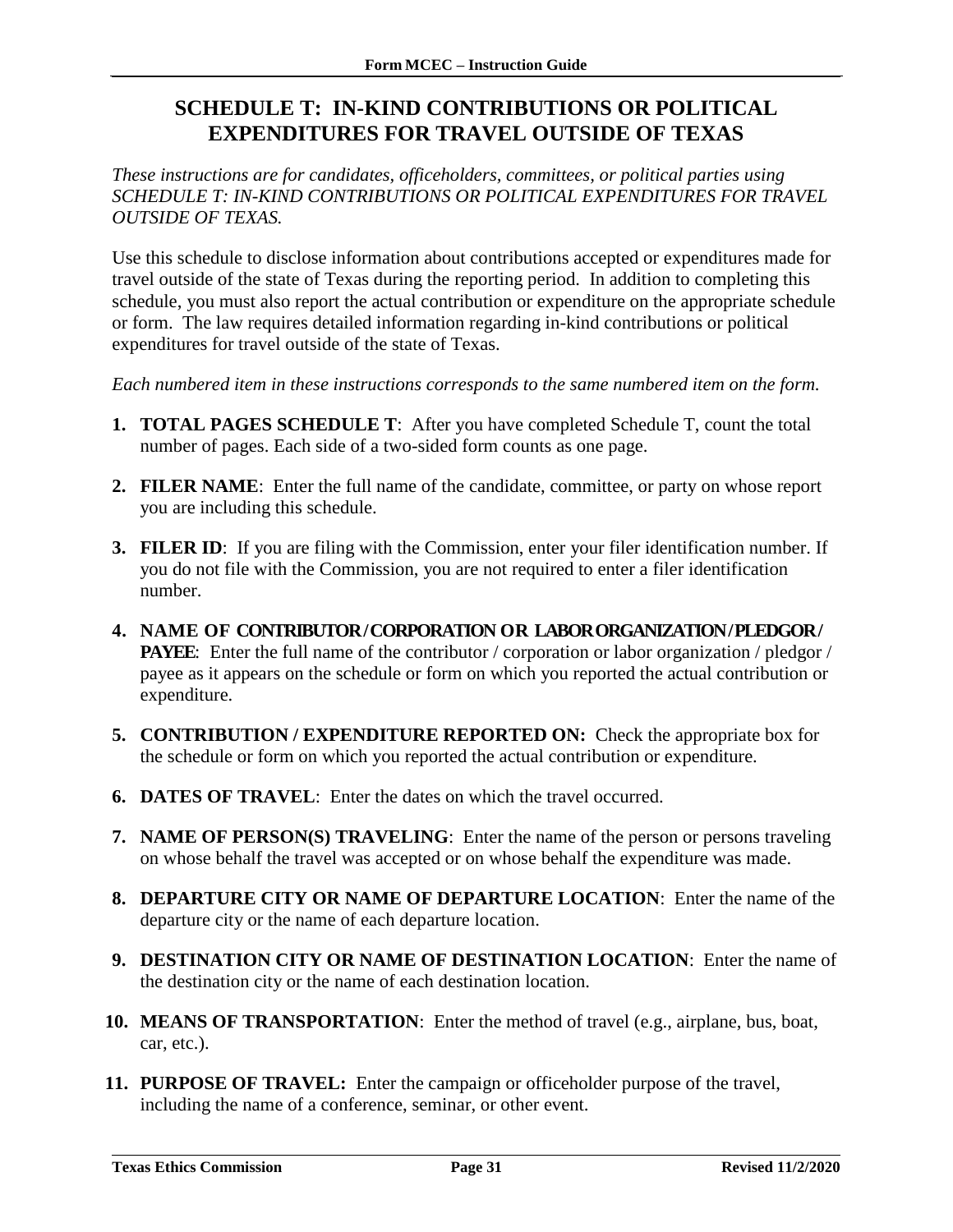# <span id="page-33-0"></span>**ADDITIONAL INFORMATION REGARDING EXPENDITURES**

### <span id="page-33-1"></span>**REPORTING TIPS TO AVOID COMMON PITFALLS: OUTGOING EXPENDITURES**

*You can never go wrong by disclosing the date the credit card was charged as the expenditure date*. For all monthly reports, the expenditure date may be *either* the date of the charge *or* the date of receipt of the credit card bill that includes the expenditure.

*If you make an expenditure for goods or services to benefit another candidate, officeholder, or committee, disclose the vendor who sold you the goods or services as the payee*. DO NOT disclose as the payee the name of the candidate, officeholder, or committee that benefitted from the expenditure. Include that person's name under the purpose description.

*Did a staff worker make political payment(s) out of his or her personal funds?* **How you** disclose the payment(s) depends on two things: 1) the aggregate total of those payments in the reporting period; and 2) whether or not you reimburse the staff worker in the same reporting period.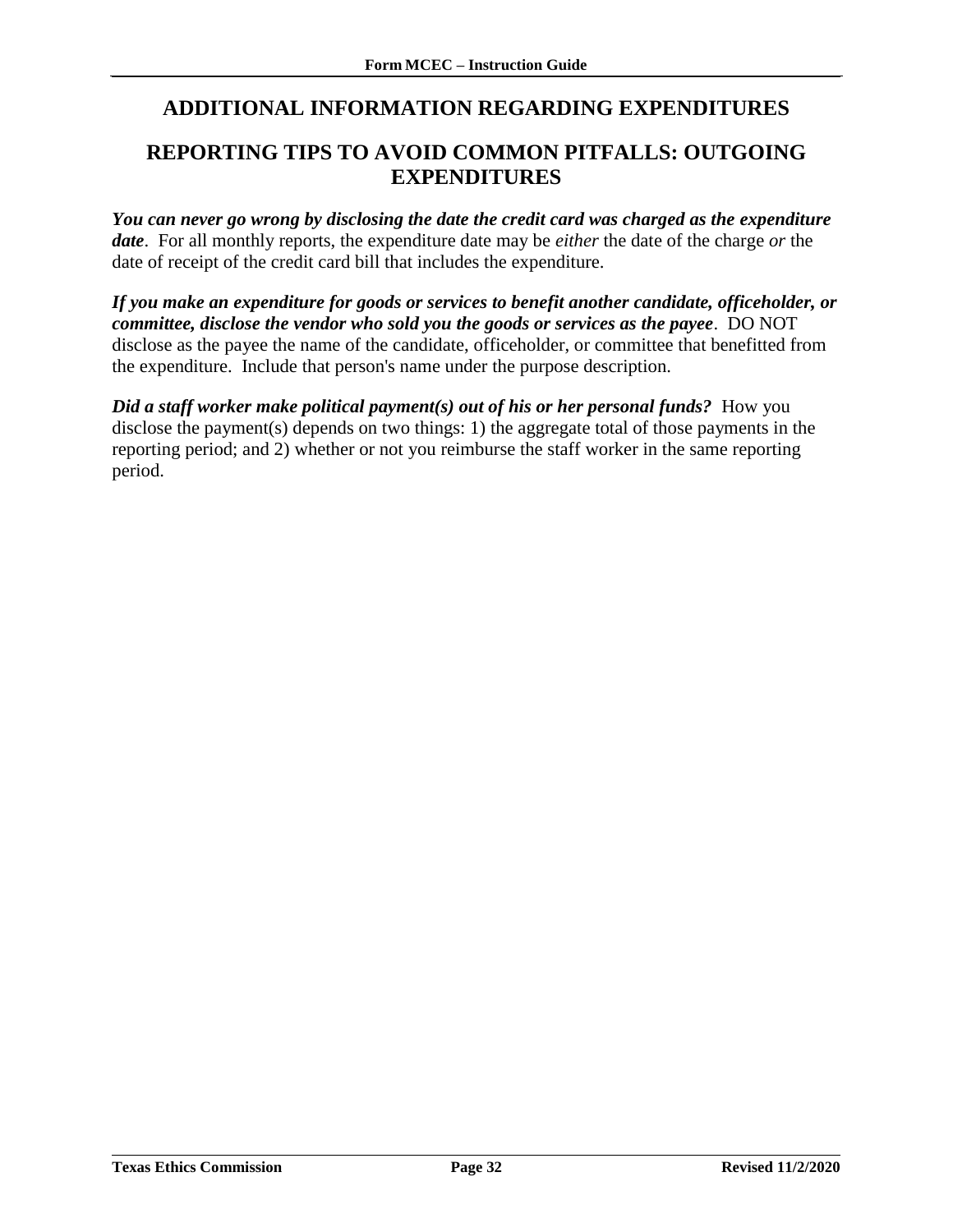### <span id="page-34-0"></span>**EXAMPLES: REPORTING EXPENDITURES MADE BY CREDIT CARD**

*This list is for illustrative purposes only. It is intended to provide helpful information and to assist filers in reporting expenditures made by credit card and payments made to credit card companies.*

#### **Example #1: Candidate Using Credit Card to Make Political Expenditures and Using Political Contributions to Pay the Credit Card Bill in the Same Reporting Period**

A candidate for office uses her credit card to buy \$1,000 in campaign office supplies from an office store. During the same reporting period, the candidate uses her credit card to buy \$500 in political advertising signs from a sign company. During the same reporting period, the candidate makes a single payment from her political contributions account to pay the \$1,500 credit card bill.

To report that activity, the candidate would report all of the following on a campaign finance report (Form C/OH) covering the period in which she made the credit card charges and sent the payment to the credit card company:

- 1. For the credit card charges: a \$1,000 expenditure on the "Expenditures Made by Credit Card" Schedule (F4). The schedule identifies the office store as the payee of the expenditure and includes the address, date, amount, a category of the expenditure as "Office Overhead/Rental Expense," and a description as "Campaign Office Supplies." In Section 9 of the schedule, the box for "Political" is also checked. The candidate also reports the \$500 expenditure on the "Expenditures Made by Credit Card" Schedule and identifies the sign company as the payee of the expenditure and includes the address, date, amount, a category of the expenditure as "Advertising Expense," and a description as "Political Advertising Signs." In Section 9 of the schedule, the box for "Political" is also checked.
- 2. For the payment to the credit card company: a \$1,500 expenditure on the "Political Expenditures from Political Contributions" Schedule (F1). The schedule identifies the credit card company as the payee of the expenditure and includes the address, date, amount, a category of the expenditure as "Credit Card Payment," and a description as "Payment of credit card bill for credit card expenditures."
- 3. Both \$1,500 amounts reported on each schedule will also be included in the appropriate totals sections of Cover Sheet Pages 2 and 3.

#### **Example #2: Candidate Using Credit Card to Make a Political Expenditure and Using Personal Funds to Pay the Credit Card Bill in the Same Reporting Period**

A candidate for *non-judicial* office uses his credit card to purchase \$3,000 in political advertising materials from a print shop. During the same reporting period, the candidate makes a payment from his personal funds account to pay the \$3,000 credit card bill.

To report that activity, the candidate would report all of the following on a campaign finance report (Form C/OH) covering the period in which he made the credit card charge and sent the payment to the credit card company: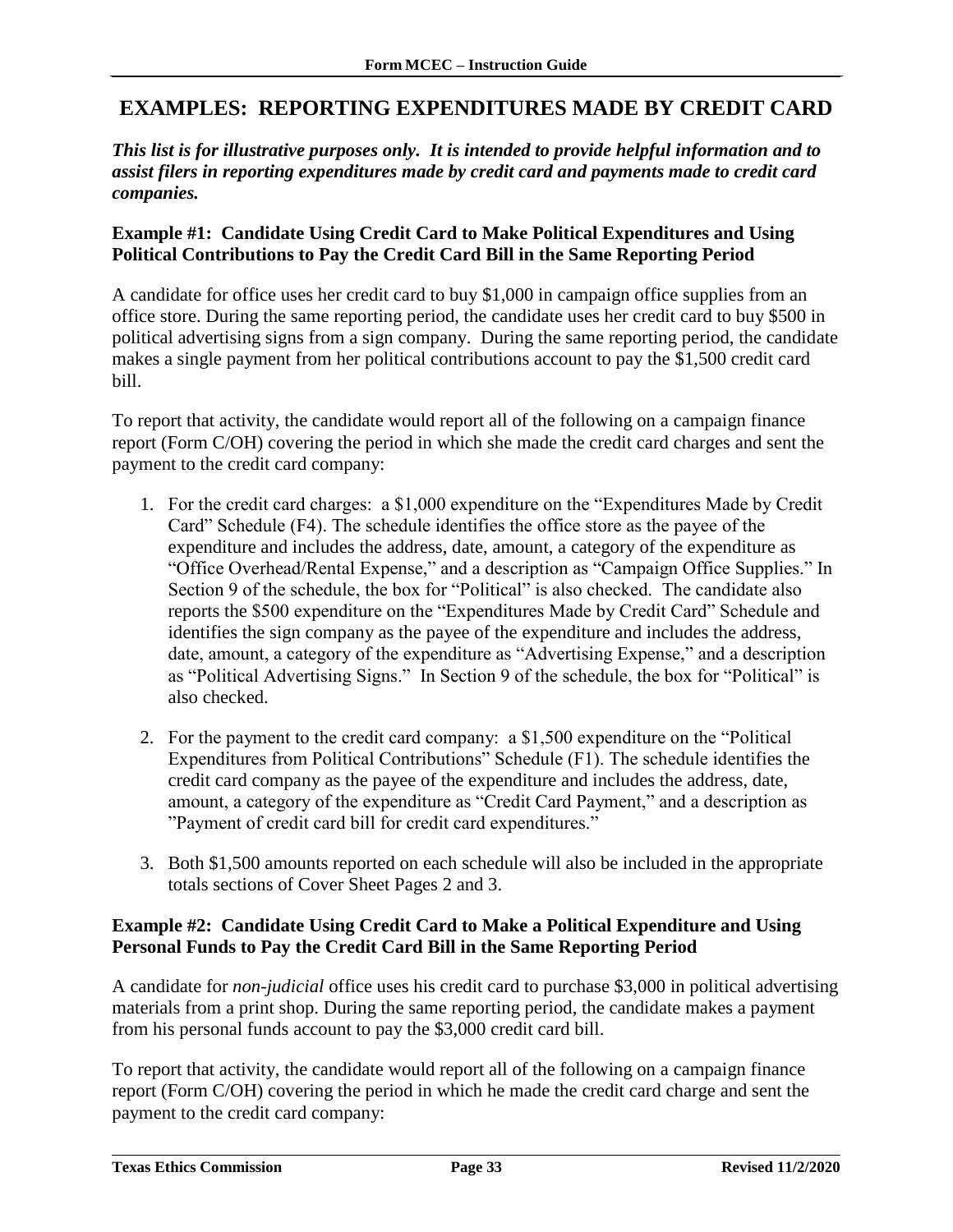- 1. For the credit card charge: a \$3,000 expenditure on the "Expenditures Made by Credit Card" Schedule (F4). The schedule identifies the print shop as the payee of the expenditure and includes the address, date, amount, a category of the expenditure as "Advertising Expense," and a description as "Political Advertising Materials." In Section 9 of the schedule, the box for "Political" is also checked.
- 2. For the payment to the credit card company: a \$3,000 expenditure on the "Political Expenditures Made from Personal Funds" Schedule (G). The schedule identifies the credit card company as the payee of the expenditure and includes the address, date, amount, a category of the expenditure as "Credit Card Payment," and a description as "Payment of credit card bill for political advertising materials." If the candidate intends to seek reimbursement from political contributions, the candidate may also check the appropriate box in Section 6.
- 3. Both \$3,000 amounts reported on each schedule will also be included in the appropriate sections of Cover Sheet Pages 2 and 3.

#### **Example #3: Political Committee Using Credit Card to Make a Political Expenditure and Using Political Contributions to Pay the Credit Card Bill in Different Reporting Periods**

A general-purpose committee uses its credit card to buy \$500 in political advertising in a newspaper. The committee receives the statement from the credit card company but does not send a payment until after the reporting period ends. When the committee sends a payment to the credit card company, it makes a \$500 payment from its political contributions account.

To report the credit card charge, the committee's campaign treasurer would report all of the following on a campaign finance report (Form GPAC) covering the period in which it made the credit card charge:

- 1. A \$500 expenditure on the "Expenditures Made by Credit Card" Schedule (F4). The schedule identifies the newspaper as the payee of the expenditure and includes the address, date, amount, a category of the expenditure as "Advertising Expense," and a description as "Political Advertising." In Section 9 of the schedule, the box for "Political" is also checked.
- 2. The \$500 amount reported on the "Expenditures Made by Credit Card" Schedule (F4) will also be included in the appropriate sections of Cover Sheet Pages 2 and 3.

To report the payment to the credit card company, the committee's campaign treasurer would also report all of the following on a campaign finance report (Form GPAC) covering the period in which it made the payment to the credit card company:

1. A \$500 expenditure on the "Political Expenditures from Political Contributions" Schedule (F1). The schedule identifies the credit card company as the payee of the expenditure and includes the address, date, amount, a category of the expenditure as "Credit Card Payment," and a description as "Payment of credit card bill for political advertising."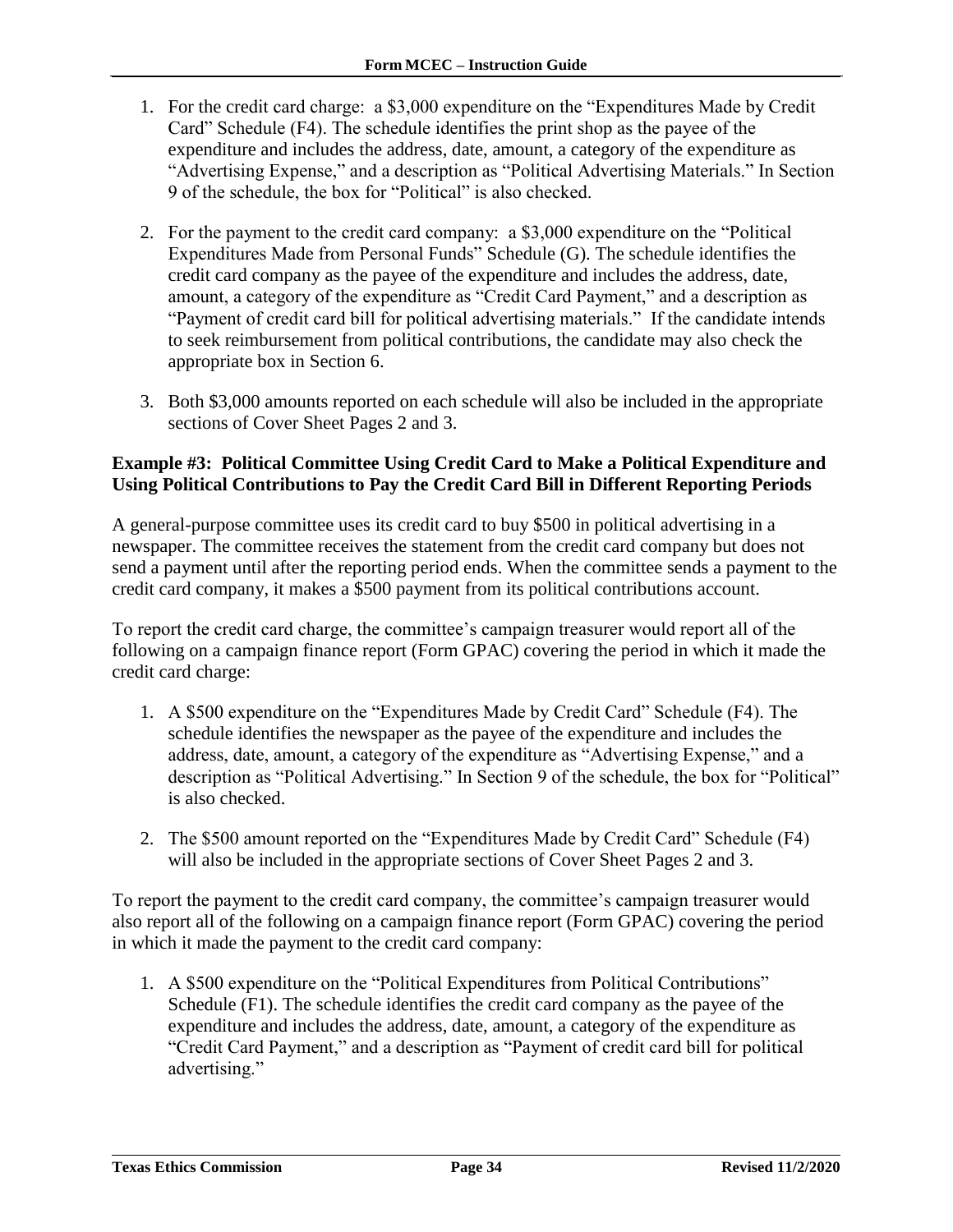2. The \$500 amount reported on the "Political Expenditures from Political Contributions" Schedule (F1) will also be included in the appropriate sections of Cover Sheet Pages 2 and 3.

#### **Example #4: Candidate Using Credit Card to Make a Political Expenditure and Using Political Contributions to Pay the Credit Card Bill in Different Reporting Periods**

A candidate for *judicial* office uses her credit card to buy \$500 in political advertising in a newspaper. The candidate receives the statement from the credit card company but does not send a payment until after the reporting period ends. When the candidate sends a payment to the credit card company, she makes a \$500 payment from her political contributions account.

To report the credit card charge, the candidate would report all of the following on a campaign finance report (Form JC/OH) covering the period in which she made the credit card charge:

- 1. A \$500 expenditure on the "Expenditures Made by Credit Card" Schedule (F4). The schedule identifies the newspaper as the payee of the expenditure and includes the address, date, amount, a category of the expenditure as "Advertising Expense," and a description as "Political Advertising." In Section 9 of the schedule, the box for "Political" is also checked.
- 2. The \$500 amount reported on the "Expenditures Made by Credit Card" Schedule (F4) will also be included in the appropriate sections of Cover Sheet Pages 2 and 3.

To report the payment to the credit card company, the candidate would also report all of the following on a campaign finance report (Form JC/OH) covering the period in which the payment to the credit card company was made:

- 1. A \$500 expenditure on the "Political Expenditures from Political Contributions" Schedule (F1). The schedule identifies the credit card company as the payee of the expenditure and includes the address, date, amount, a category of the expenditure as "Credit Card Payment," and a description as "Payment of credit card bill for political advertising."
- 2. The \$500 amount reported on the "Political Expenditures from Political Contributions" Schedule (F1) will also be included in the appropriate sections of Cover Sheet Pages 2 and 3.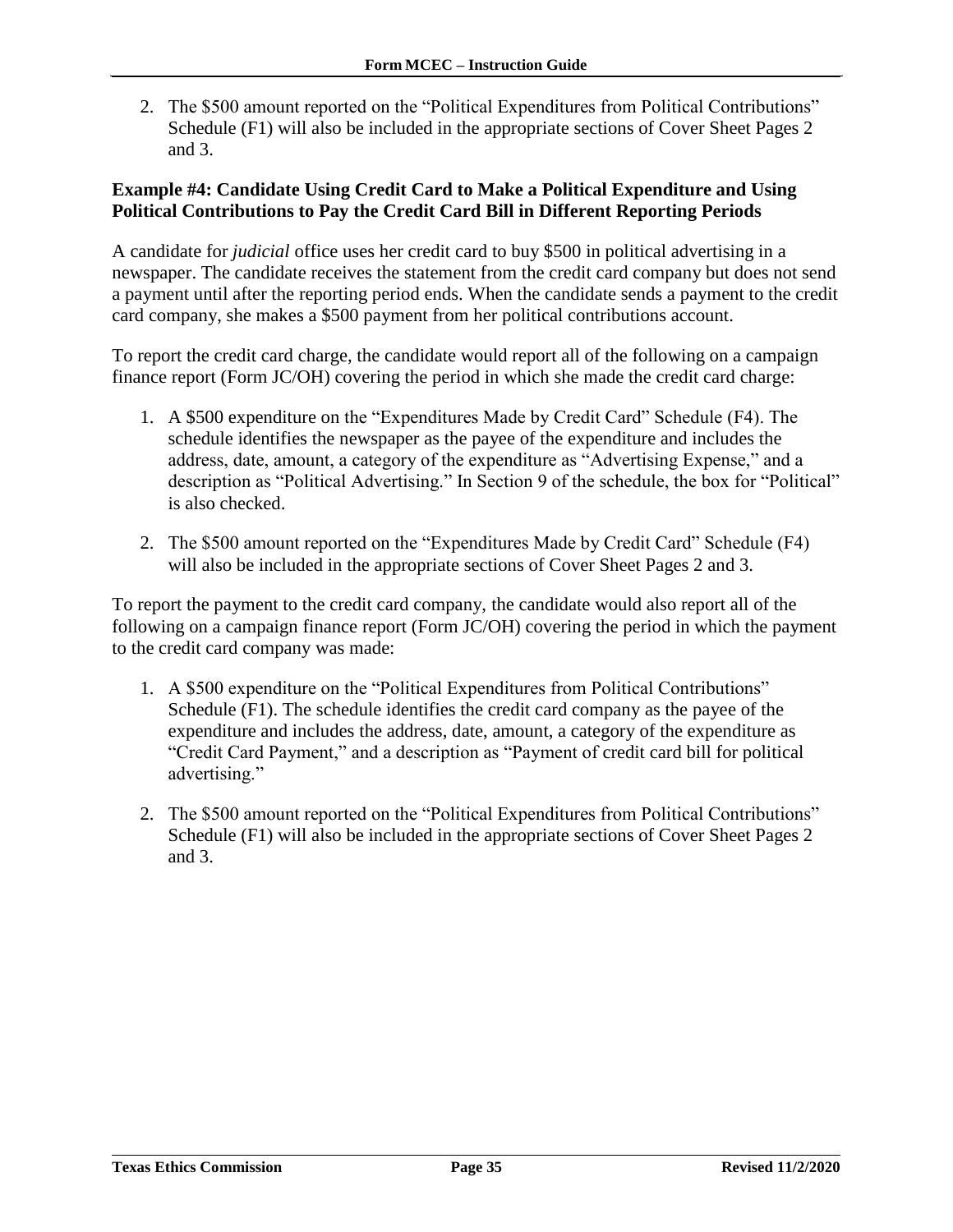### **EXAMPLES: REPORTING STAFF REIMBURSEMENT**

<span id="page-37-0"></span>*This list is for illustrative purposes only. It is intended to provide helpful information and to assist filers in reporting staff reimbursements.*

When a staff member makes political payment(s) out of his or her personal funds, how you disclose the payment(s) depends on two things: 1) the aggregate total of those payments in the reporting period; and 2) whether or not you reimburse the staff worker in the same reporting period.

**Example #1:** The payment(s) out of the staff worker's personal funds do not exceed \$5,000 in the reporting period AND you reimburse the staff worker from political funds in the same reporting period – You will simply itemize the payment (if over the \$20 itemization threshold) on Schedule F1 as if you made the expenditure directly to the vendor out of your political funds, with the name of the vendor who sold the goods or services as the payee for the expenditure. *Do not* disclose as the payee the name of your staff worker.

**Example #2:** The payment(s) out of the staff worker's personal funds are over \$5,000 in the aggregate in the reporting period AND you reimburse the staff worker from political funds in the same reporting period – You will use a 3-step process, disclosing everything on the same report: (1) On Schedule E, disclose the total amount paid from the staff worker's personal funds as a loan from the staff worker to your campaign; (2) On Schedule F1, itemize the payments made by your staff worker separately, with the names of the vendors who sold the goods or services to your staff worker as the payees for the expenditures. DO NOT disclose as the payee the name of your staff worker; and (3) On Schedule F1, disclose the payment to your staff worker for the reimbursement of the loan.

**Example #3:** The payment(s) out of the staff worker's personal funds do not exceed \$5,000 in the aggregate in the reporting period BUT you reimburse the staff worker from political funds in a different reporting period – You will use a 3-step process, disclosing steps 1 and 2 on the same report and step 3 later, when the reimbursement occurs: (1) On Schedule E, disclose the total amount paid from the staff worker's personal funds as a loan from the staff worker to your campaign; (2) On Schedule F1, itemize the payments made by your staff worker separately, with the names of the vendors who sold the goods or services to your staff worker as the payees for the expenditures. *Do not* disclose as the payee the name of your staff worker; and (3) When you reimburse your staff worker, if ever, disclose on Schedule F1 of the report covering the period in which the reimbursement occurs the payment to your staff worker for the reimbursement of the loan.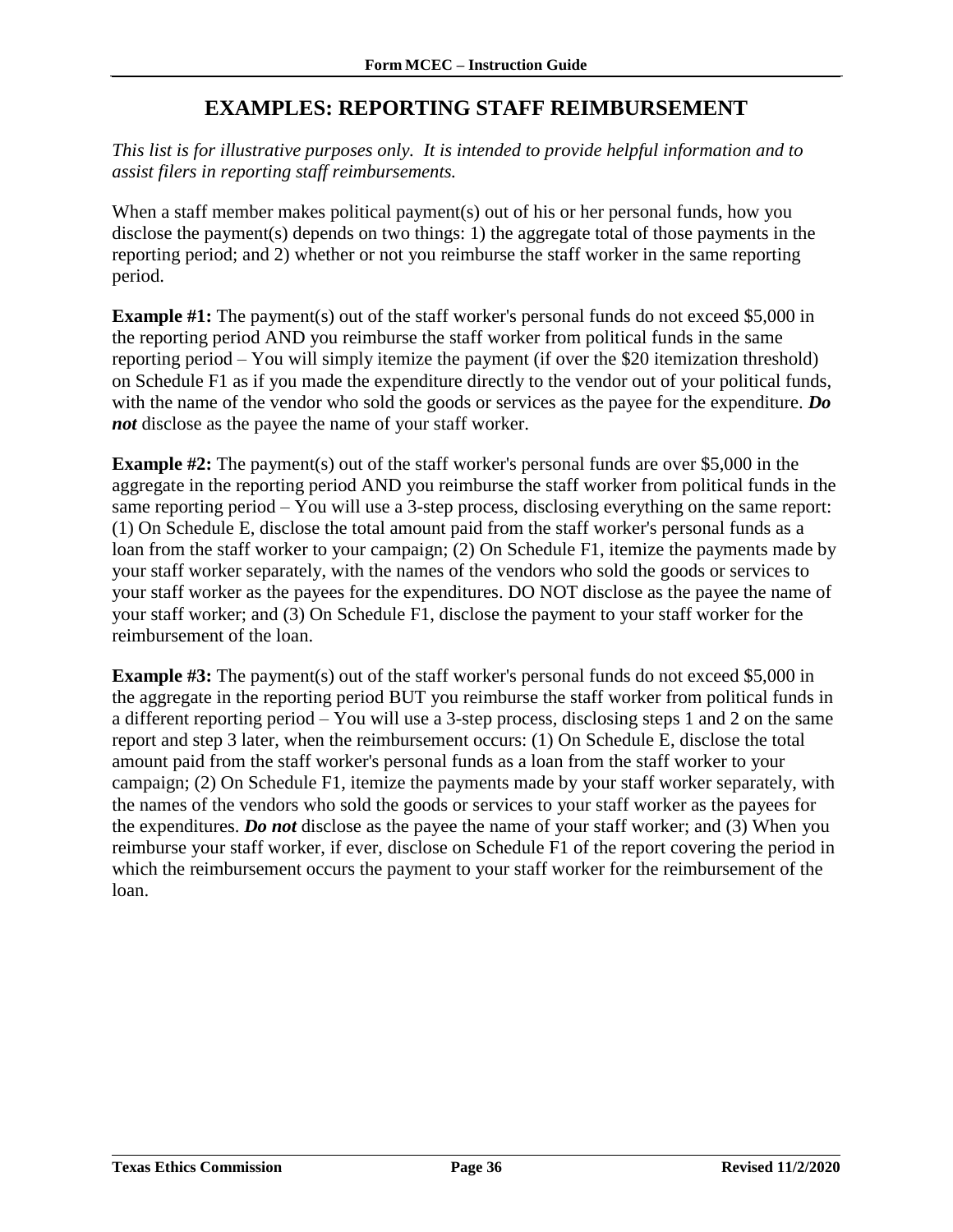### **EXAMPLES: PURPOSE OF EXPENDITURES**

<span id="page-38-0"></span>*This list is for illustrative purposes only. It is intended to provide helpful information and to assist filers in reporting the purpose of an expenditure. However, it is not, and is not intended to be, an exhaustive or an exclusive list of how a filer may permissibly report the purpose of an expenditure.*

(1) Example: Candidate X is seeking the office of State Representative, District 2000. She purchases an airline ticket from ABC Airlines to attend a campaign rally within District 2000. The acceptable category for this expenditure is "travel in district." The candidate activity that is accomplished by making the expenditure is to attend a campaign rally. An acceptable brief statement is "airline ticket to attend campaign event."

(2) Example: Candidate X purchases an airline ticket to attend a campaign event outside of District 2000 but within Texas, the acceptable category is "travel out of district." The candidate activity that is accomplished by making the expenditure is to attend a campaign event. An acceptable brief statement is "airline ticket to attend campaign or officeholder event."

(3) Example: Candidate X purchases an airline ticket to attend an officeholder related seminar outside of Texas. The acceptable method for the purpose of this expenditure is by selecting the "travel out of district" category and completing the "Schedule T" (used to report travel outside of Texas).

(4) Example: Candidate X contracts with an individual to do various campaign related tasks such as work on a campaign phone bank, sign distribution, and staffing the office. The acceptable category is "salaries/wages/contract labor." The candidate activity that is accomplished by making the expenditure is to compensate an individual working on the campaign. An acceptable brief statement is "contract labor for campaign services."

(5) Example: Officeholder X is seeking re-election and makes an expenditure to purchase a vehicle to use for campaign purposes and permissible officeholder purposes. The acceptable category is "transportation equipment and related expenses" and an acceptable brief description is "purchase of campaign/officeholder vehicle."

(6) Example: Candidate X makes an expenditure to repair a flat tire on a campaign vehicle purchased with political funds. The acceptable category is "transportation equipment and related expenses" and an acceptable brief description is "campaign vehicle repairs."

(7) Example: Officeholder X purchases flowers for a constituent. The acceptable category is "gifts/awards/memorials expense" and an acceptable brief description is "flowers for constituent."

(8) Example: Political Committee XYZ makes a political contribution to Candidate X. The acceptable category is "contributions/donations made by candidate/officeholder/political committee" and an acceptable brief description is "campaign contribution."

(9) Example: Candidate X makes an expenditure for a filing fee to get his name on the ballot. The acceptable category is "fees" and an acceptable brief description is "candidate filing fee."